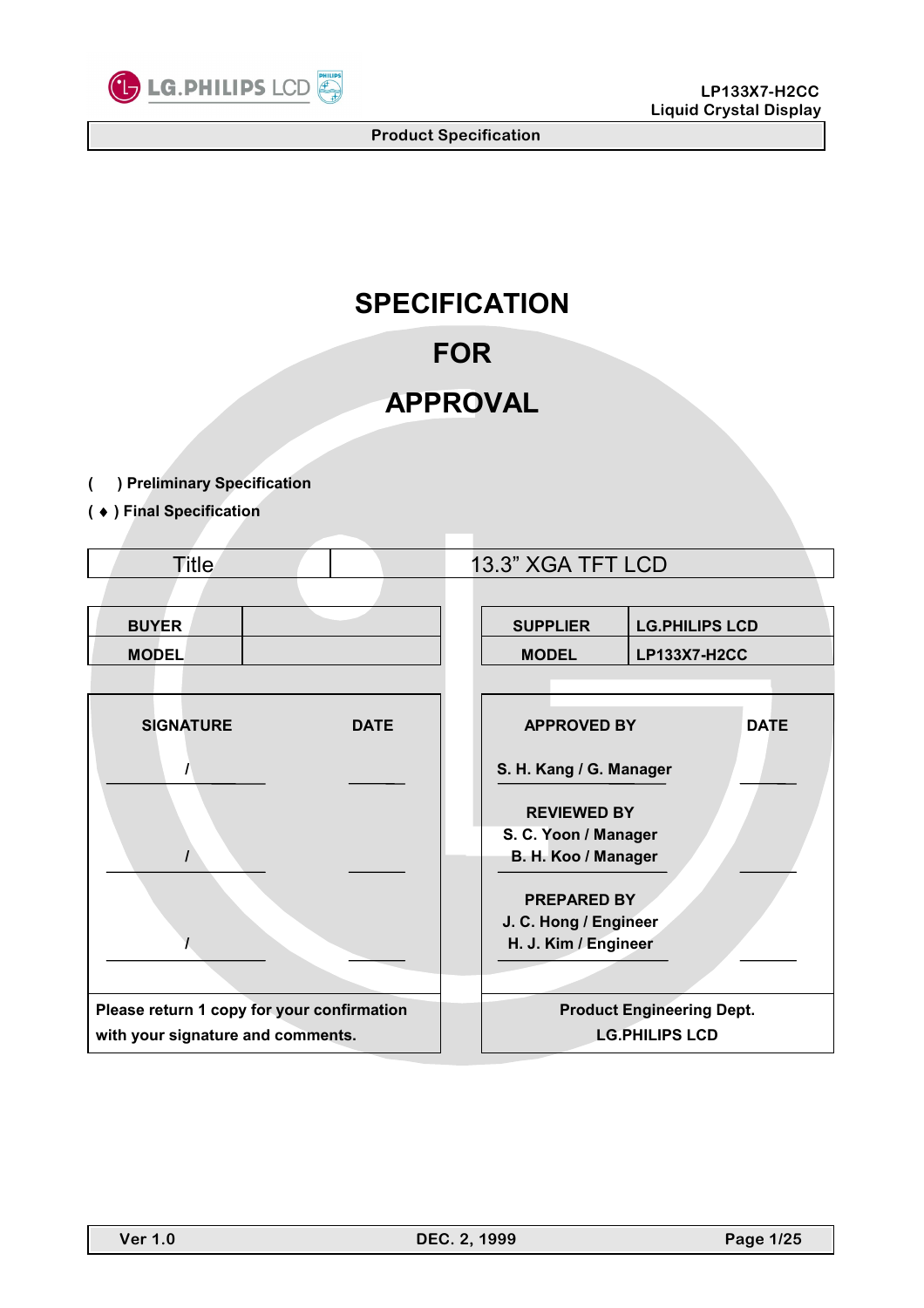

# **CONTENTS**

| NO.          | <b>ITEM</b>                                             | Page           |
|--------------|---------------------------------------------------------|----------------|
|              | <b>COVER</b>                                            | 1              |
|              | <b>CONTENTS</b>                                         | $\mathbf{2}$   |
|              | <b>RECORD OF REVISIONS</b>                              | 3              |
| 1            | <b>GENERAL DESCRIPTION</b>                              | 4              |
| $\mathbf{2}$ | <b>ABSOLUTE MAXIMUM RATINGS</b>                         | 5              |
| 3            | <b>ELECTRICAL SPECIFICATIONS</b>                        | 6              |
| $3 - 1$      | <b>ELECTRICAL CHARACTERISTICS</b>                       | 6              |
| $3 - 2$      | <b>INTERFACE CONNECTIONS</b>                            | $\overline{7}$ |
| $3 - 3$      | <b>SIGNAL TIMING SPECIFICATIONS</b>                     | 9              |
| $3 - 4$      | <b>SIGNAL TIMING WAVEFORMS</b>                          | 10             |
| $3 - 5$      | <b>COLOR INPUT DATA REFERENCE</b>                       | 11             |
| $3 - 6$      | <b>POWER SEQUENCE</b>                                   | 12             |
| $3 - 7$      | <b>Vcc DIP CONDITION</b>                                | 13             |
| 4            | <b>OPTICAL SPECIFICATIONS</b>                           | 14             |
| 5            | <b>MECHANICAL CHARACTERISTICS</b>                       | 15             |
| 6            | <b>RELIABILITY</b>                                      | 19             |
| 7            | <b>INTERNATIONAL STANDARDS</b>                          | 20             |
| $7 - 1$      | <b>SAFETY</b>                                           | 20             |
| $7 - 2$      | <b>EMC</b>                                              | 20             |
| 8            | <b>PACKING</b>                                          | 21             |
| $8 - 1$      | <b>DESIGNATION OF LOT MARK</b>                          | 21             |
| $8 - 2$      | <b>PACKING FORM</b>                                     | 21             |
| 9            | <b>PRECAUTIONS</b>                                      | 22             |
|              | <b>APPENDIX</b>                                         |                |
| $A-1$        | OPTICAL CHARACTERISTIC MEASUREMENT EQUIPMENT AND METHOD | 24             |
| $A-2$        | <b>LUMINANCE</b>                                        | 24             |
| $A-3$        | <b>RESPONSE TIME</b>                                    | 24             |
| $A-4$        | <b>VIEWING ANGLE</b>                                    | 25             |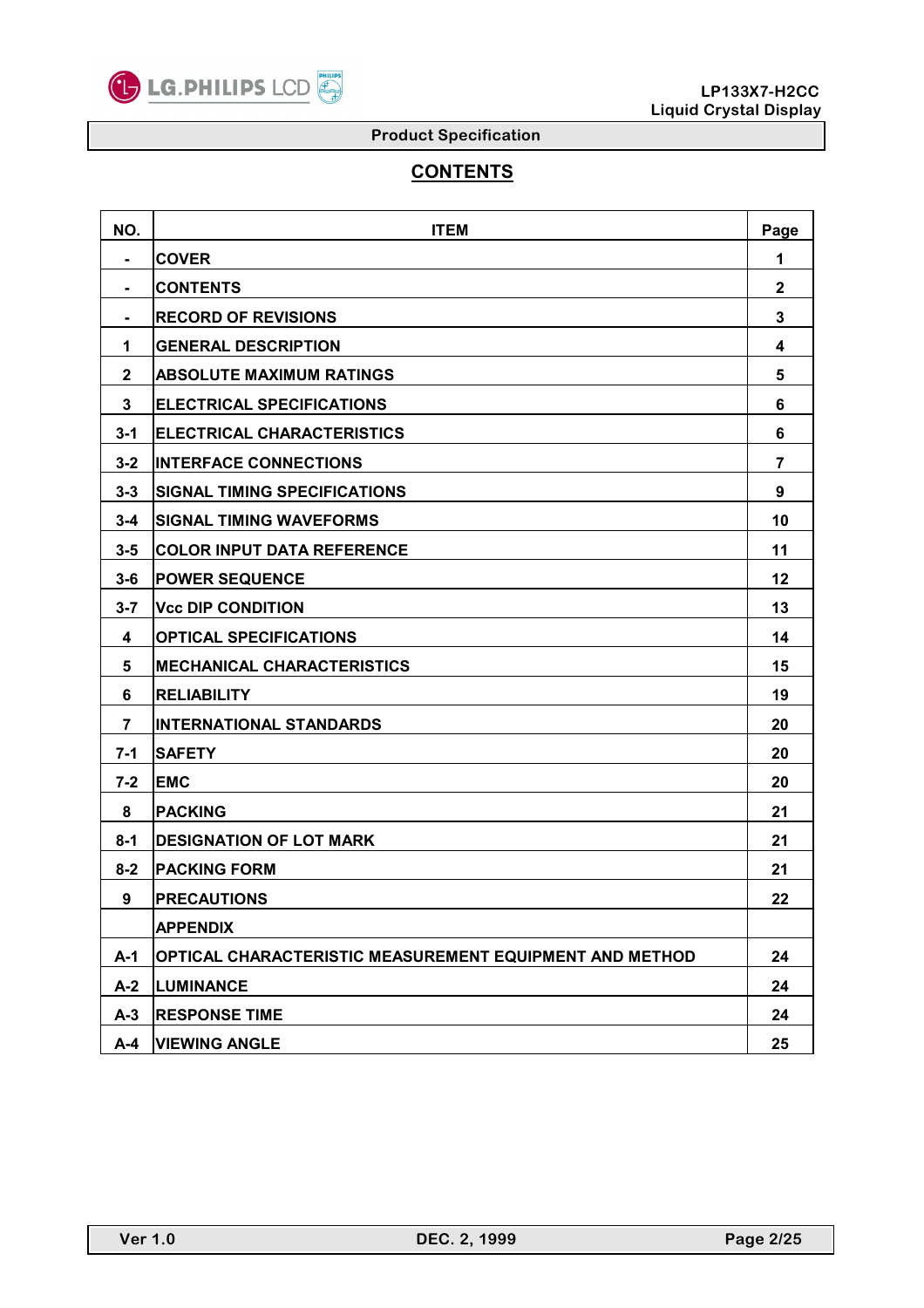

# **RECORDS OF REVISIONS**

| <b>Version No</b> | <b>Date</b>  | Page           | <b>DESCRIPTION</b> |
|-------------------|--------------|----------------|--------------------|
| $1.0$             | DEC. 2, 1999 | $\blacksquare$ | <b>First Draft</b> |
|                   |              |                |                    |
|                   |              |                |                    |
|                   |              |                |                    |
|                   |              |                |                    |
|                   |              |                |                    |
|                   |              |                |                    |
|                   |              |                |                    |
|                   |              |                |                    |
|                   |              |                |                    |
|                   |              |                |                    |
|                   |              |                |                    |
|                   |              |                |                    |
|                   |              |                |                    |
|                   |              |                |                    |
|                   |              |                |                    |
|                   |              |                |                    |
|                   |              |                |                    |
|                   |              |                |                    |
|                   |              |                |                    |
|                   |              |                |                    |
|                   |              |                |                    |
|                   |              |                |                    |
|                   |              |                |                    |
|                   |              |                |                    |
|                   |              |                |                    |
|                   |              |                |                    |
|                   |              |                |                    |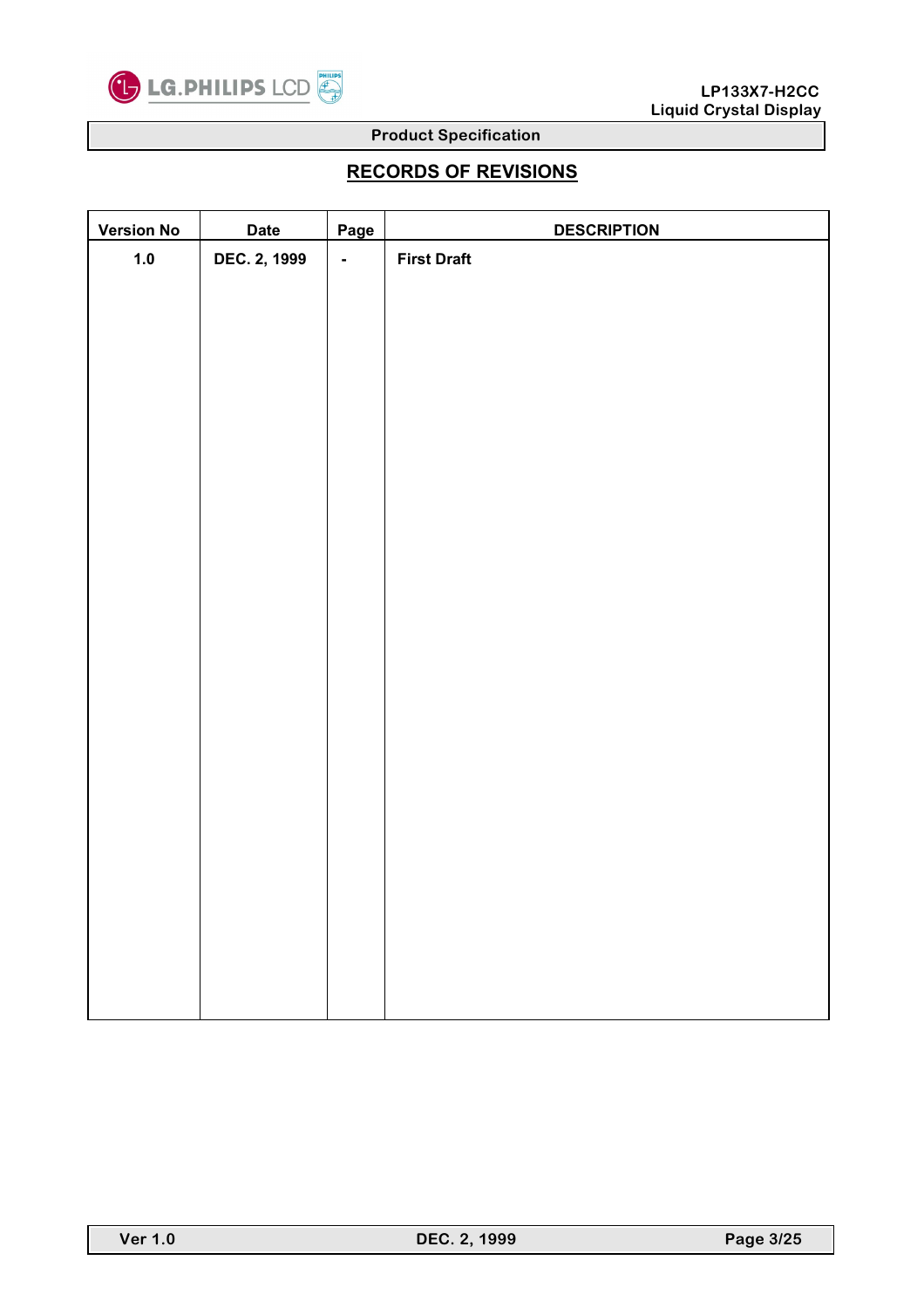

# **1. General Description**

The LP133X7-H2CC is a Color Active Matrix Liquid Crystal Display with an integral Cold Cathode Fluorescent Lamp(CCFL) back light system. The matrix employs a-Si Thin Film Transistor as the active element. It is a transmissive type display operating in the normally white mode. This TFT-LCD has a 13.3 inch diagonally measured active display area with XGA resolution(768 vertical by 1024 horizontal pixel array). Each pixel is divided into Red, Green and Blue sub-pixels or dots which are arranged in vertical stripes. Gray scale or the brightness of the sub-pixel color is determined with a 6-bit gray scale signal for each dot, thus, presenting a palette of more than 262,144 colors.

 The LP133X7-H2CC has been designed to apply the interface method that enables low power, high speed low EMI. Flat Link must be used as a LVDS(Low Voltage Differential Signaling) chip.

 The LP133X7-H2CC is intended to support applications where thin thickness, low power are critical factors and graphic displays are important. In combination with the vertical arrangement of the sub-pixels, the LP133X7-H2CC characteristics provide an excellent flat panel display for office automation products such as Notebook PC.



### General Features

Active screen size 13.3 inches(33.78cm) diagonal Outline dimensions 284(H)  $\times$  214.5(V)  $\times$  5.6(D) mm (typ) Pixel pitch  $0.264$  mm  $\times$  0.264 mm Pixel format 1024 horiz. By 768 vert. pixels RGB stripe arrangement Color depth 6-bit, 262,144 colors Luminance, White 130  $\text{cd/m}^2$  (typ) Power Consumption Total 4.21Watt(typ) Weight 480g (typ) Display operating mode transmissive mode, normally white Surface treatments hard coating(3H), anti-glare treatment of the front polarizer

**Ver 1.0 DEC. 2, 1999 Page 4/25**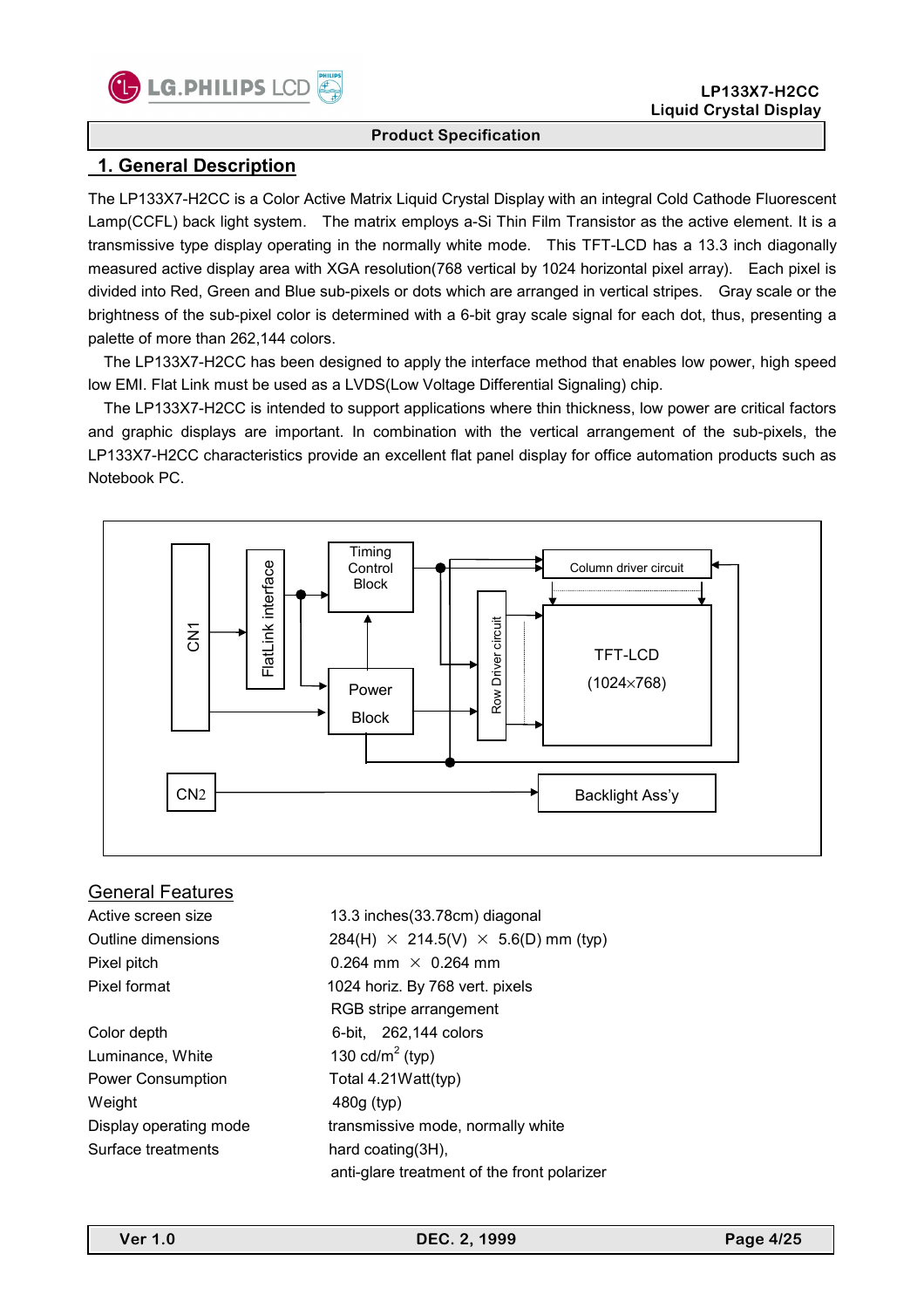

# **2. Absolute Maximum Ratings**

The following are maximum values which, if exceeded, may cause faulty operation or damage to the unit.

| Parameter                                                                  | symbol                                        |                 | Values                 | Units         | <b>Notes</b>                   |  |  |
|----------------------------------------------------------------------------|-----------------------------------------------|-----------------|------------------------|---------------|--------------------------------|--|--|
|                                                                            |                                               | Min.            | Max.                   |               |                                |  |  |
| Power Input Voltage<br><b>Operating Temperature</b><br>Storage Temperature | $\mathsf{V}_{\mathsf{CC}}$<br>OP<br><b>ST</b> | $-0.3$<br>$-20$ | $+3.6$<br>$+50$<br>+60 | Vdc<br>ົ<br>ົ | at 25 $^\circ$ C<br>1,2<br>1,2 |  |  |

### **Table 1 ABSOLUTE MAXIMUM RATINGS**

Note: 1. Temperature at 5mm above display ceter of LCD Module.

Ta ≤40℃ : 90%RH Max.

Ta >40℃ : Absolute Humidity shall be less than Ta = 40℃ 90%RH.

These shall be no dew condensation.

2. Humidity Min. 5%RH, Max. 90%RH.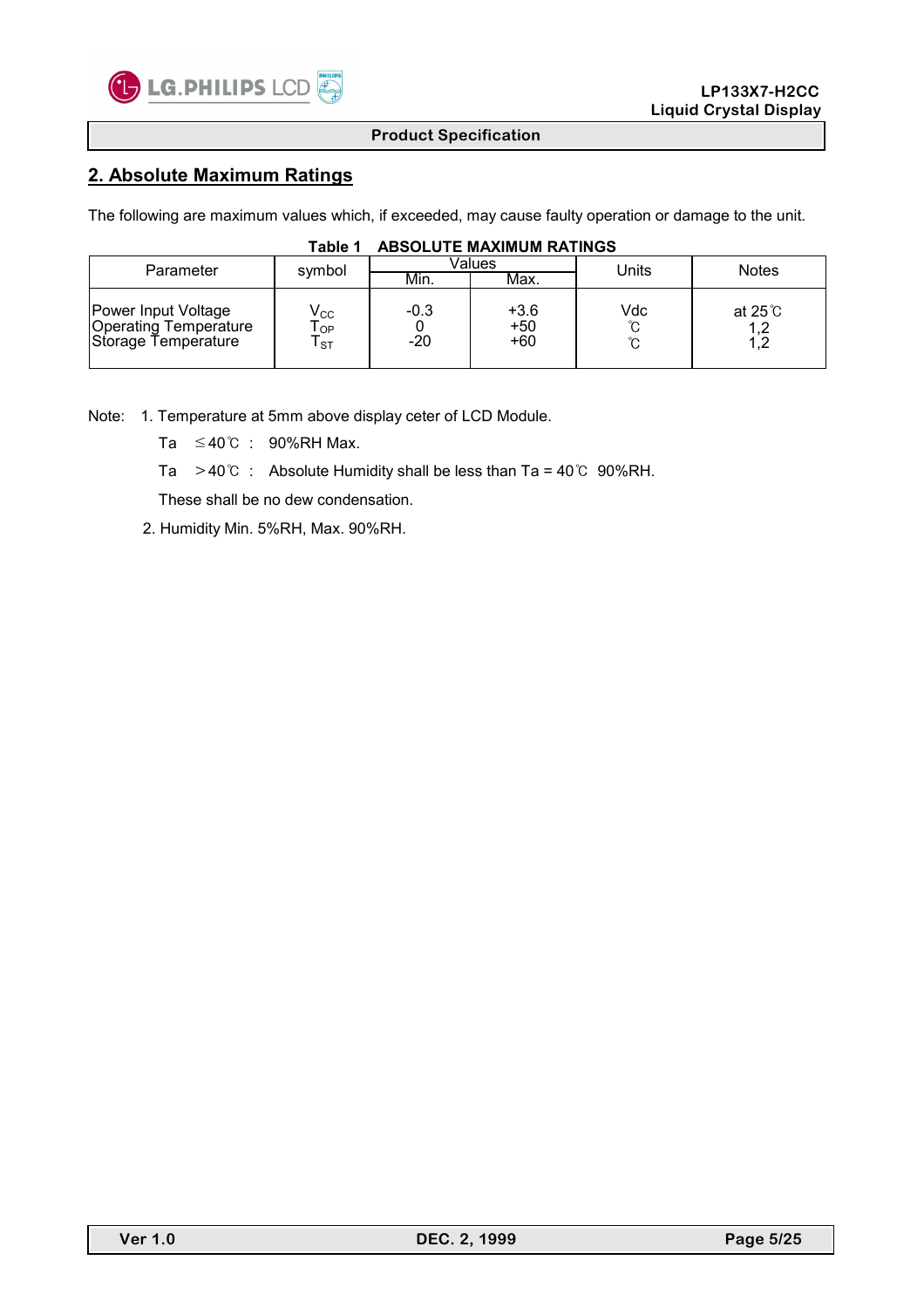

# **3. Electrical Specifications**

## **3-1. Electrical Characteristics**

The LP133X7-H2CC requires two power inputs. One is employed to power the LCD electronics and to drive the TFT array and liquid crystal. The second input which powers the CCFL, is typically generated by an inverter. The inverter is an external unit to the LCD.

| Parameter                                                                                                                                                                                           | Symbol                                                                     |                            | Values                             | Units                                    | <b>Notes</b>                                                                                                                  |             |
|-----------------------------------------------------------------------------------------------------------------------------------------------------------------------------------------------------|----------------------------------------------------------------------------|----------------------------|------------------------------------|------------------------------------------|-------------------------------------------------------------------------------------------------------------------------------|-------------|
|                                                                                                                                                                                                     |                                                                            | Min.                       | Typ.                               | Max.                                     |                                                                                                                               |             |
| IMODULE:<br>Power Supply Input Voltage<br>Power Supply Input Current<br>Differential Impedance<br>Power Consumption<br>Rush current                                                                 | $\mathsf{V}_{\mathsf{CC}}$<br>$_{\rm{ICC}}$<br>Zm<br>$P_c$<br><b>IRUSH</b> | 3.0<br>0.195<br>90<br>0.64 | 3.3<br>0.225<br>100<br>0.74<br>1.5 | 3.6<br>0.255<br>110<br>0.84<br>1.8       | <b>Vdc</b><br>А<br>ohm<br>Watts<br>A                                                                                          | 3           |
| <b>LAMP</b><br><b>Operating Voltage</b><br>Operating Current<br>Established Starting Voltage<br>at $25^\circ$ C<br>at $0^{\circ}$ C<br><b>Operating Frequency</b><br>Power Consumption<br>Life Time | $\mathsf{V}_{\mathsf{BL}}$<br><b>I</b> BL<br>$\frac{f_{BL}}{P_{BL}}$       | 560<br>3.0<br>40<br>10,000 | 630<br>5.5<br>55<br>3.47<br>15,000 | 765<br>7.0<br>1050<br>1260<br>70<br>3.92 | $\mathsf{V}_{\mathsf{RMS}}$<br>mA<br>$\mathsf{V}_{\mathsf{RMS}}$<br>$\mathsf{V}_{\mathsf{RMS}}$<br>kHz<br>Watts<br><b>Hrs</b> | 4<br>5<br>6 |

|  |  | Table 2 ELECTRICAL CHARACTERISTICS: |
|--|--|-------------------------------------|
|--|--|-------------------------------------|

Notes: 1. The specified current and power consumption are under the Vcc = 3.3V, 25℃, fv = 60Hz condition whereas 64 gray pattern is displayed.

- 2. This impedance value is needed to proper display and measured form LVDS Tx to the mating connector.
- 3. The duration of rush current is about 20ms.
- 4. The variance of the voltage is  $\pm$  10%.
- 5. The transformer output voltage in the inverter must be high considering to the loss of the ballast capacitor in the inverter.
- 6. The lamp power consumption shown above does not include loss of external inverter.
- 7. The life time is determined as the time at which brightness of lamp is 50% compare to that of initial value at the typical lamp current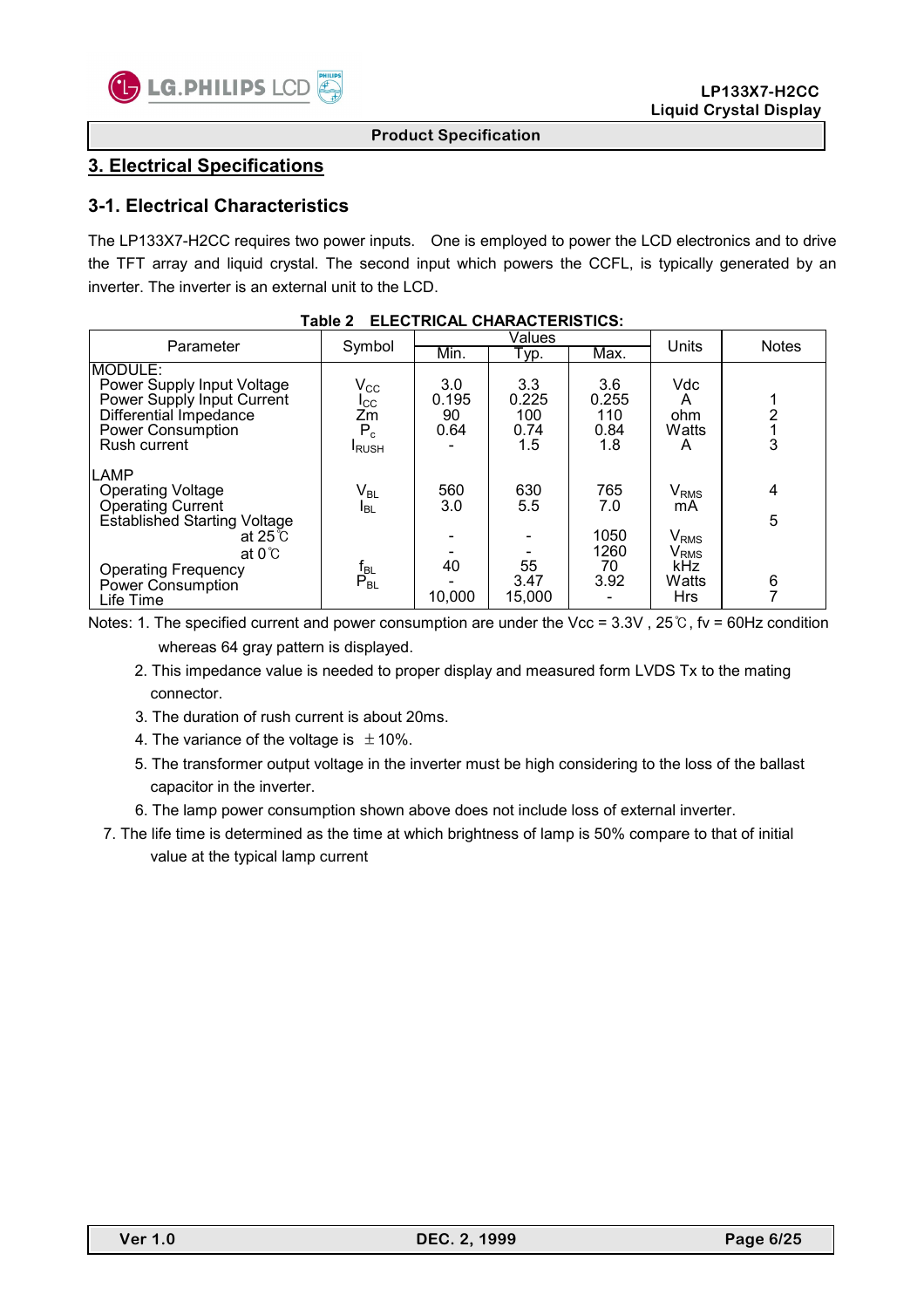

## **3-2. Interface Connections**

Interface chip must be used FlatLink ,part No. THC63LVDM63A(Transmitter) , KZ4E038C12CFP(Receiver) made by THine Microsystems,Inc.

This LCD employs two interface connections, a 20 pin connector is used for the module electronics and the other connector is used for the integral backlight system.

The electronics interface connector is a model DF19KR-20P-1Hmanufactured by HIROSE. The pin configuration for the connector is shown in the table below.

### Table 3 MODULE CONNECTOR PIN CONFIGURATION (LVDS) [CN1]

The backlight interface connector is a model BHSR-02VS-1, manufactured by JST. The mating connector part number is SM02B-BHSS-1 or equivalent. The pin configuration for the connector is shown in the table below.

#### **Table 4 BACKLIGHT CONNECTOR PIN CONFIGURATION [CN2]**

| Pin | 3vmbol | Description        | Notes |
|-----|--------|--------------------|-------|
|     | -11    | High voltage input |       |
|     | . .    | Low voltage input  |       |

Notes: 1. The high voltage input terminal is colored pink.

2. The low voltage input terminal is colored white.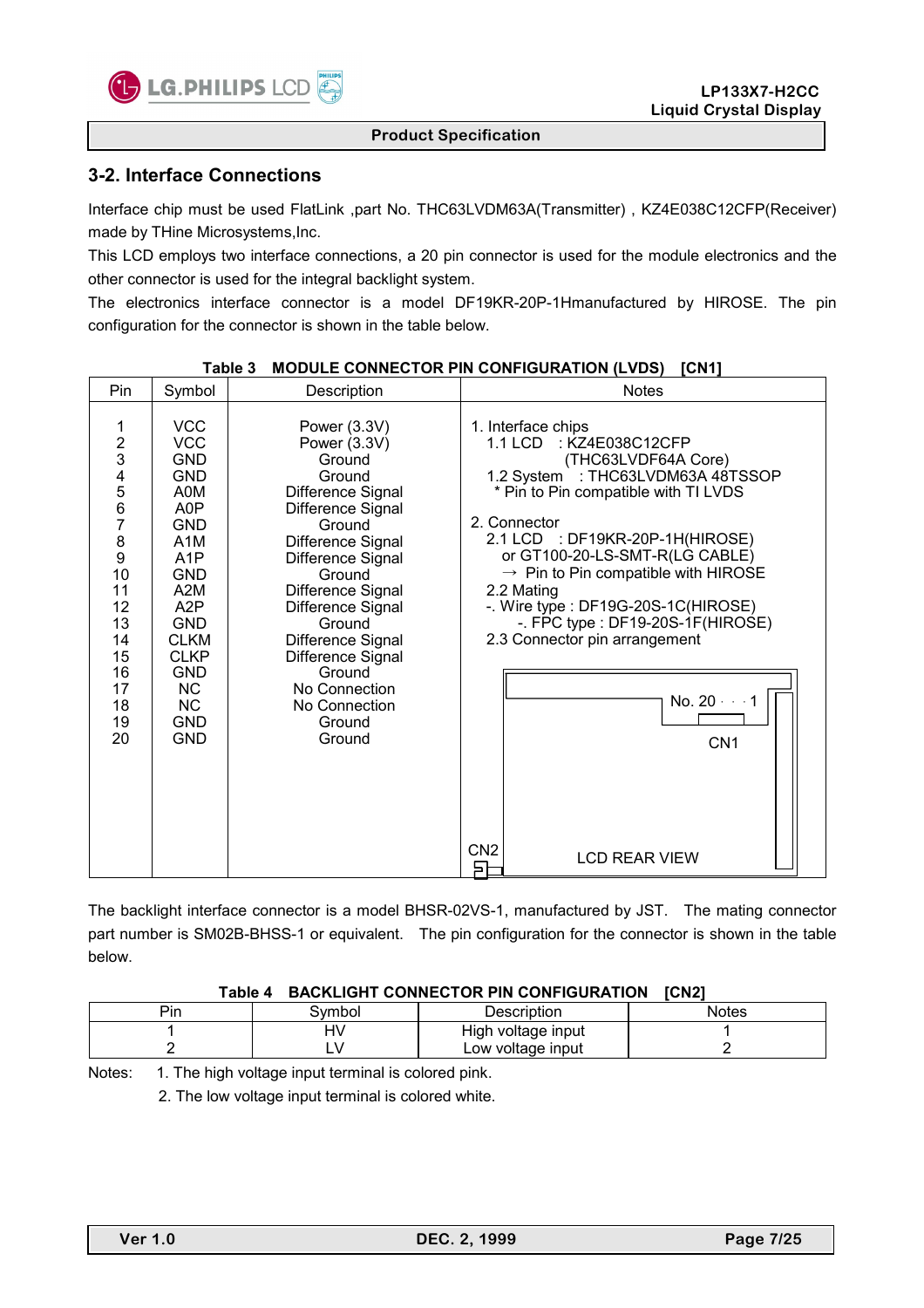

### **Table 5 REQUIRED SIGNAL ASSIGNMENT FOR FlatLink Transmitter**

| Pin#                    | Pin Name        | Require Signals | Pin# | Pin Name         | Require Signals  |
|-------------------------|-----------------|-----------------|------|------------------|------------------|
| 1                       | D <sub>4</sub>  | R <sub>4</sub>  | 48   | D <sub>3</sub>   | R <sub>3</sub>   |
| $\overline{\mathbf{c}}$ | Vcc             | Vcc             | 47   | D <sub>2</sub>   | R2               |
| 3                       | D <sub>5</sub>  | R <sub>5</sub>  | 46   | <b>GND</b>       | <b>GND</b>       |
| 4                       | D <sub>6</sub>  | ${\rm G0}$      | 45   | D <sub>1</sub>   | R1               |
| 5                       | <b>GND</b>      | GND             | 44   | D <sub>0</sub>   | R <sub>0</sub>   |
| 6                       | D7              | G <sub>1</sub>  | 43   | $NC$             | NC               |
| $\overline{7}$          | D <sub>8</sub>  | G <sub>2</sub>  | 42   | <b>LVDS GND</b>  | <b>LVDS GND</b>  |
| 8                       | Vcc             | Vcc             | 41   | <b>Y0M</b>       | A0M              |
| 9                       | D <sub>9</sub>  | G <sub>3</sub>  | 40   | Y0P              | A0P              |
| 10                      | D10             | G4              | 39   | Y1M              | A <sub>1</sub> M |
| 11                      | <b>GND</b>      | <b>GND</b>      | 38   | Y <sub>1</sub> P | A <sub>1</sub> P |
| 12                      | D11             | G <sub>5</sub>  | 37   | <b>LVDS Vcc</b>  | <b>LVDS Vcc</b>  |
| 13                      | D12             | B <sub>0</sub>  | 36   | LVDS GND         | <b>LVDS GND</b>  |
| 14                      | $NC$            | NC              | 35   | Y2M              | A <sub>2</sub> M |
| 15                      | D13             | B <sub>1</sub>  | 34   | Y <sub>2</sub> P | A <sub>2</sub> P |
| 16                      | D <sub>14</sub> | <b>B2</b>       | 33   | <b>CLKOUTM</b>   | CLKM             |
| 17                      | <b>GND</b>      | <b>GND</b>      | 32   | <b>CLKOUTP</b>   | <b>CLKP</b>      |
| 18                      | D <sub>15</sub> | B <sub>3</sub>  | 31   | LVDS GND         | LVDS GND         |
| 19                      | D16             | <b>B4</b>       | 30   | PLLGND           | PLL GND          |
| 20                      | D <sub>17</sub> | B <sub>5</sub>  | 29   | PLLVcc           | PLL Vcc          |
| 21                      | Vcc             | Vcc             | 28   | PLLGND           | PLL GND          |
| 22                      | D18             | <b>HSYNC</b>    | 27   | <b>SHDN</b>      | <b>SHDN</b>      |
| 23                      | D19             | <b>VSYNC</b>    | 26   | <b>CLKIN</b>     | $D$ clk          |
| 24                      | <b>GND</b>      | GND             | 25   | D <sub>20</sub>  | DE(Data Enable)  |

Notes : Refer to LVDS Transmitter Data Sheet for detail descriptions.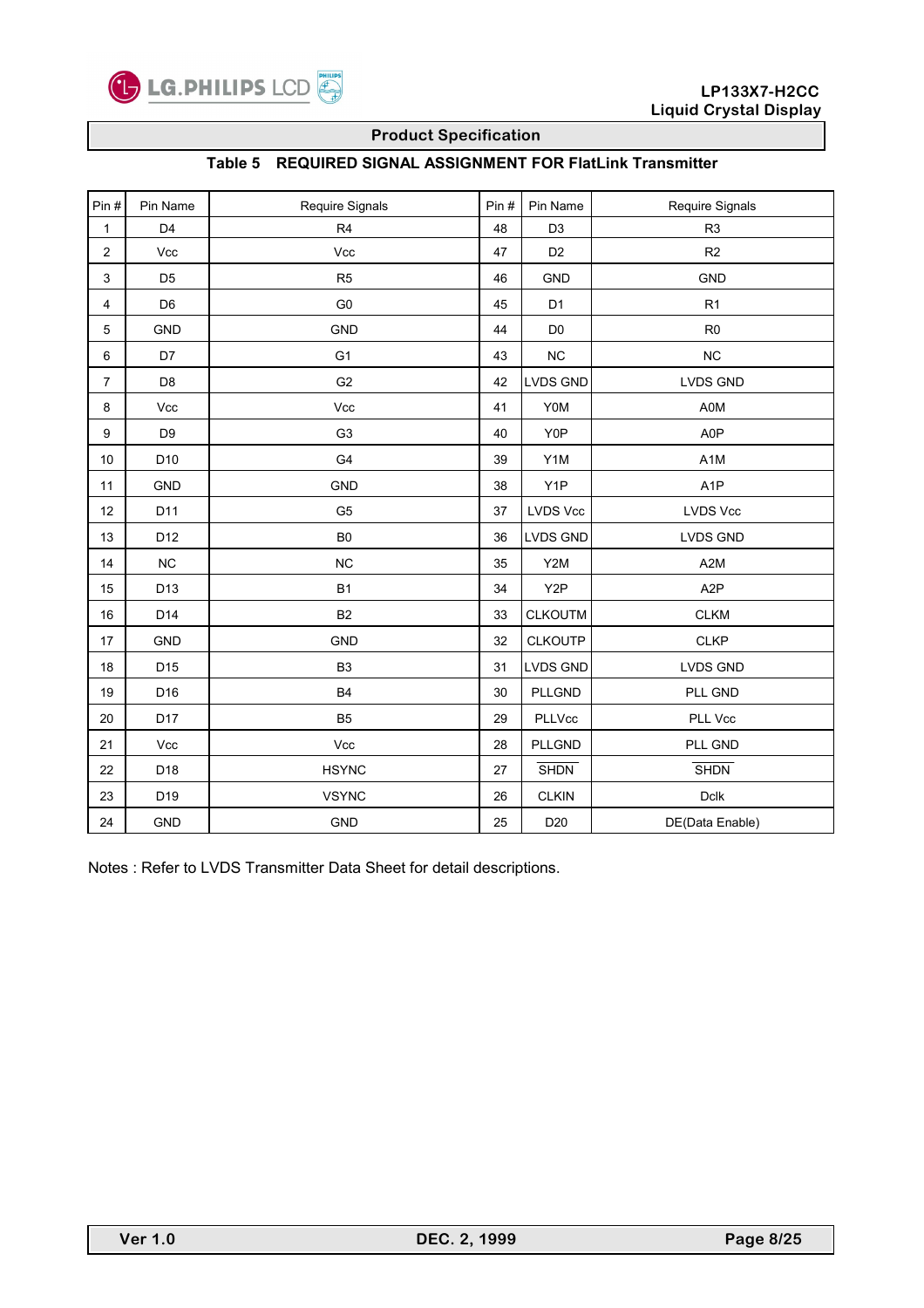

# **3-3. Signal Timing Specifications**

This is the signal timing required at the input of the LVDS Transmitter. All of the interface signal timing should be satisfied with the following specifications for it's proper operation.

|             |                                 |                                 | סושטו פווווווופן ואסוט |              |                          |             |             |
|-------------|---------------------------------|---------------------------------|------------------------|--------------|--------------------------|-------------|-------------|
|             | <b>ITEM</b>                     | <b>SYMBOL</b>                   | MIN.                   | TYP.         | MAX.                     | <b>UNIT</b> | <b>NOTE</b> |
| <b>Dclk</b> | Period                          | $t_{\scriptstyle\textrm{CLK}}$  | 14.7                   | 15.4         | 16.7                     | ns          | 65MHz(Typ)  |
| Hsync       | Period                          | $t_{\sf HP}$                    | 1206                   | 1344         | 1364                     | $t_{CLK}$   |             |
|             | <b>Width-Active</b>             | $t_{\sf WH}$                    | 16                     | 136          | 240                      |             |             |
| Vsync       | Period                          | $t_{\rm VP}$                    | 780                    | 806          | 830                      | $t_{HP}$    |             |
|             | Frequency                       | $f_V$                           | -                      | 60           | $\overline{\phantom{a}}$ | Hz          |             |
|             | <b>Width-Active</b>             | $t_{\rm WV}$                    | 1                      | 6            | 24                       | $t_{HP}$    |             |
| DE          | Horizontal<br><b>Back Porch</b> | t <sub>HBP</sub>                | 32                     | 160          | $\overline{\phantom{a}}$ | $t_{CLK}$   |             |
| Data        | Horizontal<br>Front Porch       | $t_{\sf HFP}$                   | 10                     | 24           | $\overline{\phantom{a}}$ |             |             |
| Enable)     | Vertical<br><b>Back Porch</b>   | $t_{\rm VBP}$                   | $\overline{2}$         | 29           | $\overline{\phantom{a}}$ | $t_{HP}$    |             |
|             | Vertical<br>Front Porch         | $t_{\scriptscriptstyle\rm VFP}$ | 1                      | $\mathbf{3}$ | -                        |             |             |

**Table 6 Timing Table**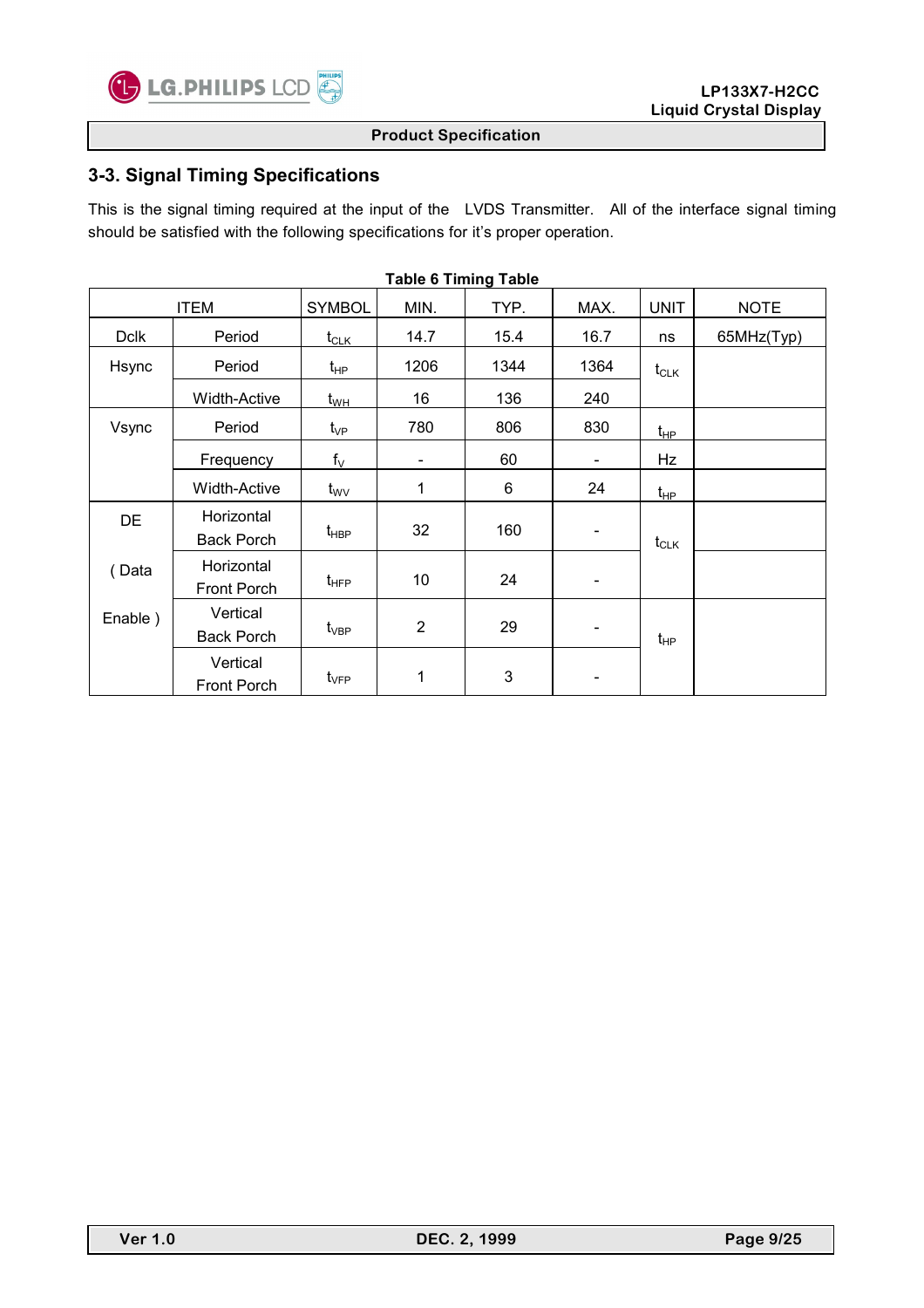

# **3-4. Signal Timing Wave forms**



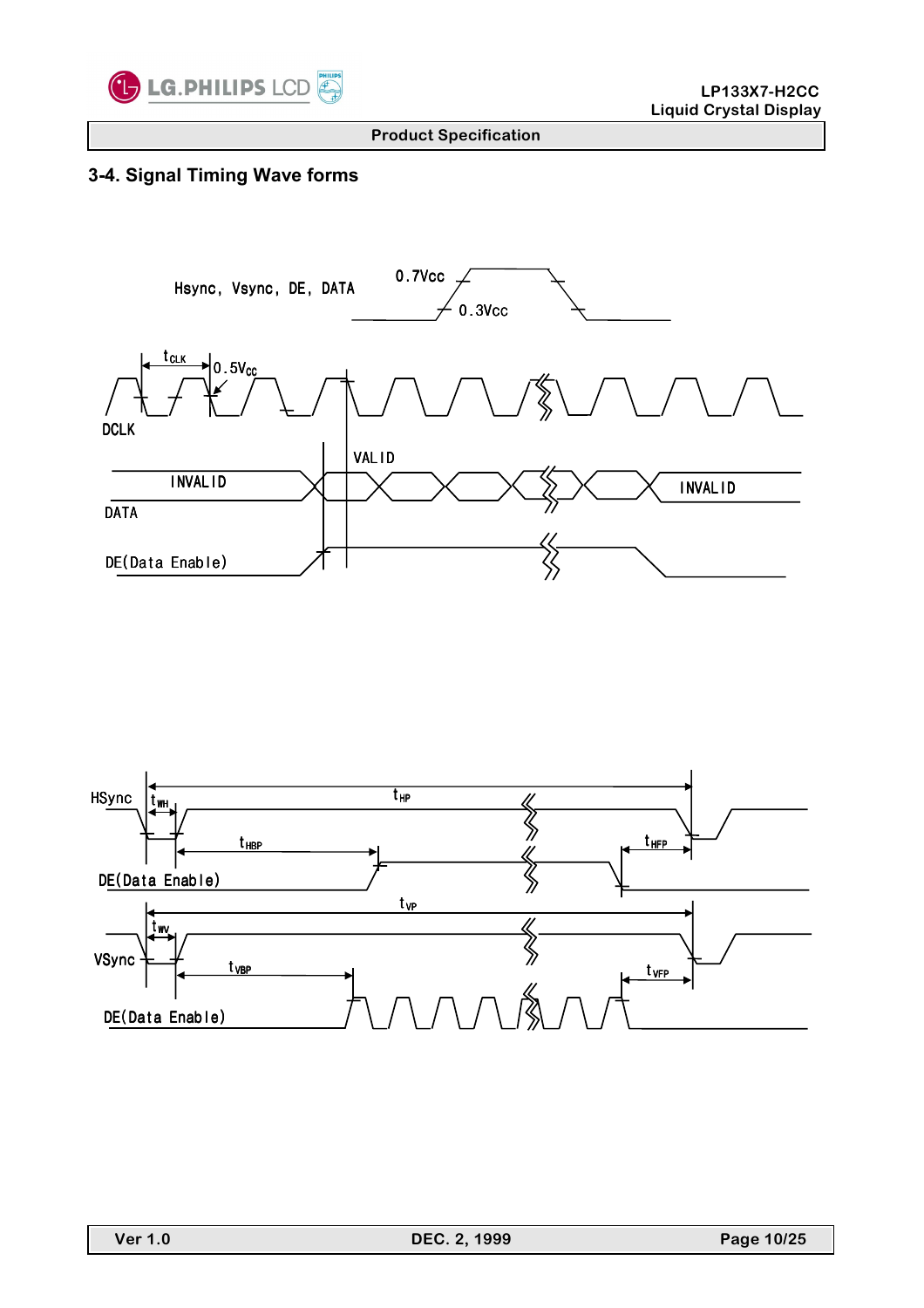

## **3-5. Color Input Data Reference**

The brightness of each primary color(red, green and blue) is based on the 6-bit gray scale data input for the color; the higher the binary input, the brighter the color. The table below provides a reference for color versus data input.

|             |                 |                             |                |                |                |                      |                |                | Input Color Data |                |                |                |                |                |              |                |                |           |                |
|-------------|-----------------|-----------------------------|----------------|----------------|----------------|----------------------|----------------|----------------|------------------|----------------|----------------|----------------|----------------|----------------|--------------|----------------|----------------|-----------|----------------|
|             | Color           | Red<br><b>Blue</b><br>Green |                |                |                |                      |                |                |                  |                |                |                |                |                |              |                |                |           |                |
|             |                 | <b>MSB</b>                  |                |                |                |                      | LSB            | <b>MSB</b>     |                  |                |                |                | <b>LSB</b>     | <b>MSB</b>     |              |                |                |           | LSB            |
|             |                 | R <sub>5</sub>              | R <sub>4</sub> | R <sub>3</sub> | R <sub>2</sub> | R <sub>1</sub>       | R <sub>0</sub> | G <sub>5</sub> | G <sub>4</sub>   | G <sub>3</sub> | G <sub>2</sub> | G <sub>1</sub> | G <sub>0</sub> | B <sub>5</sub> | <b>B4</b>    | B <sub>3</sub> | B <sub>2</sub> | <b>B1</b> | B <sub>0</sub> |
|             | <b>Black</b>    | 0                           | $\mathbf 0$    | $\mathbf 0$    | 0              | 0                    | 0              | $\Omega$       | 0                | 0              | 0              | 0              | $\mathbf 0$    | $\mathbf{0}$   | 0            | 0              | $\mathbf{0}$   | 0         | 0              |
|             | Red(63)         | 1                           | 1              | 1              | 1              | 1                    | 1              | 0              | 0                | 0              | $\mathbf 0$    | 0              | 0              | 0              | 0            | 0              | 0              | 0         | 0              |
|             | Green(63)       | 0                           | 0              | 0              | 0              | 0                    | 0              | 1              | 1                | 1              | 1              | 1              | 1              | 0              | 0            | 0              | 0              | 0         | 0              |
| Basic       | Blue(63)        | 0                           | 0              | 0              | 0              | 0                    | 0              | 0              | 0                | 0              | 0              | 0              | 0              | 1              | 1            | 1              | 1              | 1         | 1              |
| Colors      | Cyan            | 0                           | 0              | 0              | 0              | 0                    | 0              | 1              | 1                | 1              | 1              | 1              | 1              | 1              | 1            | 1              | 1              | 1         | 1              |
|             | Magenta         |                             | 1              | 1              |                | 1                    | 1              | 0              | 0                | 0              | 0              | 0              | 0              | 1              | 1            | 1              | 1              | 1         | 1              |
|             | Yellow          |                             | 1              | 1              | 1              | 1                    | 1              | 1              | 1                | 1              | 1              | 1              | 1              | 0              | 0            | 0              | 0              | 0         | 0              |
|             | White           | 1                           | 1              | 1              | 1              | 1                    | 1              | 1              | 1                | 1              | 1              | 1              | 1              | 1              | 1            | 1              | 1              | 1         | 1              |
|             | Red(00) Dark    | 0                           | 0              | $\mathbf 0$    | 0              | 0                    | 0              | 0              | 0                | 0              | $\mathbf{0}$   | 0              | 0              | $\mathbf{0}$   | 0            | 0              | $\mathbf{0}$   | 0         | 0              |
|             | Red(01)         | 0                           | 0              | 0              | 0              | 0                    | 1              | 0              | 0                | 0              | $\mathbf 0$    | 0              | 0              | 0              | 0            | 0              | 0              | 0         | 0              |
| Red         | Red(02)         | 0                           | 0              | 0              | 0              | 1                    | 0              | 0              | 0                | 0              | 0              | 0              | 0<br>٠         | 0              | 0            | 0              | 0              | 0         | 0              |
|             | Red(61)         |                             | 1              | 1              | 1              | $\cdot$<br>0         | 1              | $\cdot$<br>0   | 0                | 0              | $\mathbf{0}$   | 0              | $\cdot$<br>0   | 0              | $\cdot$<br>0 | 0              | 0              | ÷,<br>0   | 0              |
|             | Red(62)         |                             | 1              | 1              |                | 1                    | 0              | 0              | 0                | 0              | $\mathbf{0}$   | 0              | 0              | 0              | 0            | 0              | 0              | 0         | 0              |
|             | Red(63) Bright  |                             | 1              | 1              | 1              | 1                    | 1              | 0              | $\mathbf 0$      | 0              | $\mathbf{0}$   | 0              | 0              | $\mathbf{0}$   | 0            | 0              | 0              | 0         | 0              |
|             | Green(00)Dark   | 0                           | 0              | 0              | 0              | 0                    | 0              | 0              | 0                | 0              | $\mathbf 0$    | 0              | 0              | $\mathbf 0$    | $\Omega$     | 0              | 0              | 0         | $\mathbf 0$    |
|             | Green(01)       | 0                           | 0              | 0              | 0              | 0                    | 0              | 0              | 0                | 0              | $\mathbf 0$    | 0              | 1              | 0              | 0            | 0              | 0              | 0         | 0              |
|             | Green(02)       | 0                           | 0              | 0              | 0              | 0                    | 0              | $\mathbf 0$    | 0                | 0              | 0              | 1              | 0              | 0              | 0            | 0              | 0              | 0         | 0              |
| Green       |                 |                             |                |                |                | $\ddot{\phantom{a}}$ |                |                |                  |                |                |                |                |                |              |                |                |           |                |
|             | Green(61)       | 0                           | 0              | 0              | 0              | 0                    | 0              | 1              | 1                | 1              | 1              | 0              | 1              | 0              | 0            | 0              | 0              | 0         | 0              |
|             | Green(62)       | 0                           | 0              | 0              | 0              | 0                    | 0              | 1              | 1                | 1              | 1              | 1              | 0              | 0              | 0            | 0              | 0              | 0         | 0              |
|             | Green(63)Bright | 0                           | 0              | 0              | 0              | 0                    | 0              | 1              | 1                | 1              | 1              | 1              | 1              | 0              | 0            | 0              | 0              | 0         | 0              |
|             | Blue(00) Dark   | 0                           | 0              | 0              | 0              | 0                    | 0              | 0              | 0                | 0              | $\mathbf 0$    | 0              | 0              | $\mathbf 0$    | 0            | 0              | 0              | 0         | 0              |
|             | <b>Blue(01)</b> | 0                           | 0              | 0              | 0              | 0                    | 0              | 0              | 0                | 0              | $\mathbf 0$    | 0              | 0              | 0              | 0            | 0              | 0              | 0         | 1              |
|             | Blue(02)        | 0                           | 0              | 0              | 0              | 0                    | 0              | 0              | 0                | 0              | 0              | 0              | 0              | 0              | 0            | 0              | 0              | 1         | 0              |
| <b>Blue</b> |                 |                             |                |                |                | ٠<br>$\blacksquare$  |                |                |                  | $\overline{a}$ |                |                | $\blacksquare$ |                |              |                |                |           |                |
|             | <b>Blue(61)</b> | 0                           | 0              | 0              | 0              | 0                    | 0              | 0              | 0                | 0              | 0              | 0              | 0              | 1              | 1            | 1              | 1              | 0         | 1              |
|             | Blue(62)        | 0                           | 0              | 0              | 0              | 0                    | 0              | 0              | 0                | 0              | 0              | 0              | 0              | 1              | 1            | 1              | 1              | 1         | 0              |
|             | Blue(63) Bright | 0                           | 0              | 0              | 0              | 0                    | 0              | 0              | 0                | 0              | 0              | 0              | 0              | 1              | 1            | 1              | 1              | 1         | 1              |

#### **Table 7 COLOR DATA REFERENCE**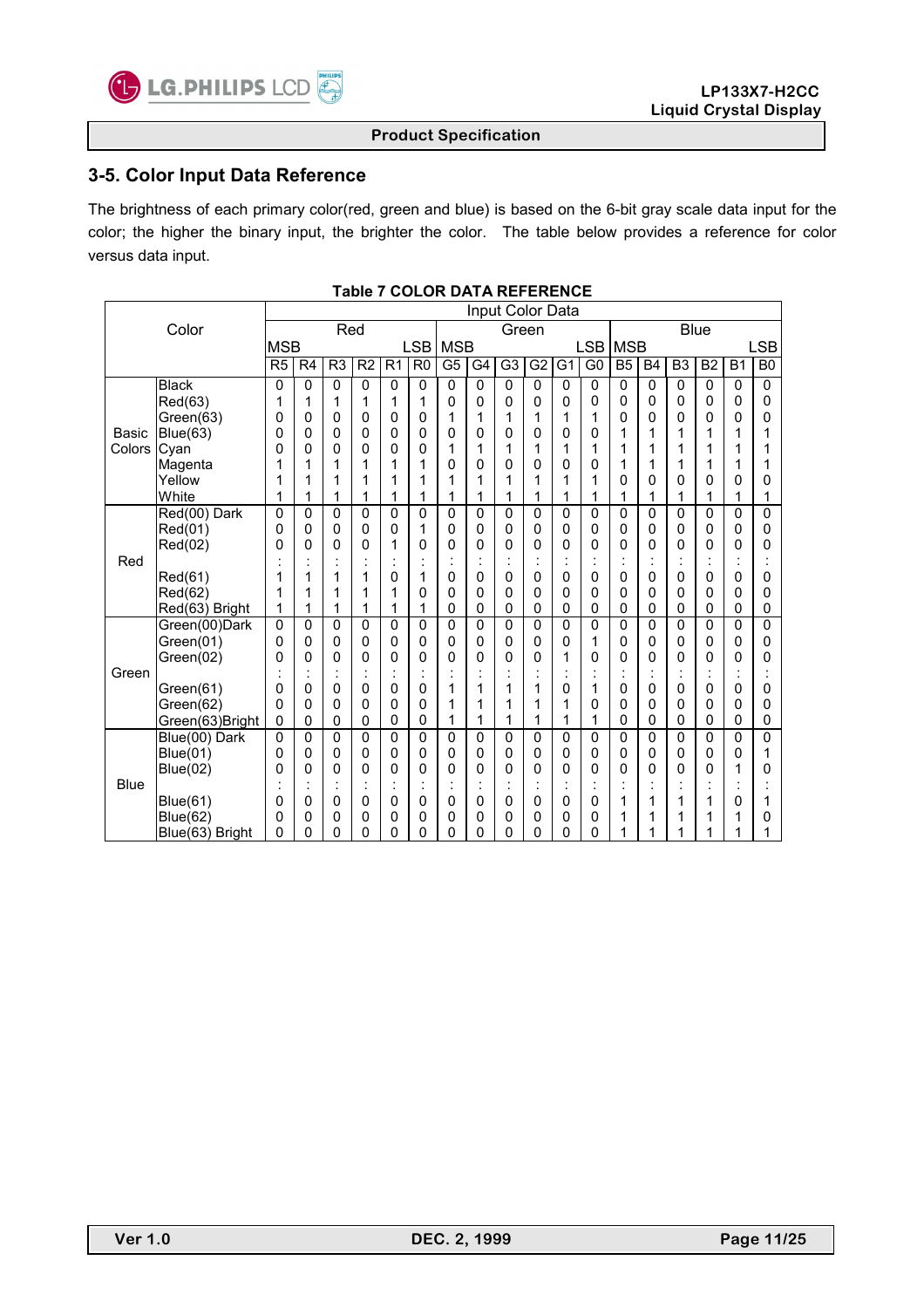

# **3-6. Power Sequence**



| Parameter                            |                                          | Units                |                                       |
|--------------------------------------|------------------------------------------|----------------------|---------------------------------------|
|                                      | Min.                                     | Max.                 |                                       |
| 3. ا<br>5. ا<br>-6<br>$\overline{7}$ | 0.01<br>0.01<br>50<br>50<br>0.01<br>0.01 | 10<br>20<br>20<br>20 | ms<br>ms<br>ms<br>ms<br>ms<br>ms<br>s |

Notes: 1. Please avoid floating state of interface signal at invalid period.

2. When the interface signal is invalid, be sure to pull down the power supply for LCD  $V_{CC}$  to 0V.

3. Lamp power must be turn on after power supply for LCD and interface signal are valid.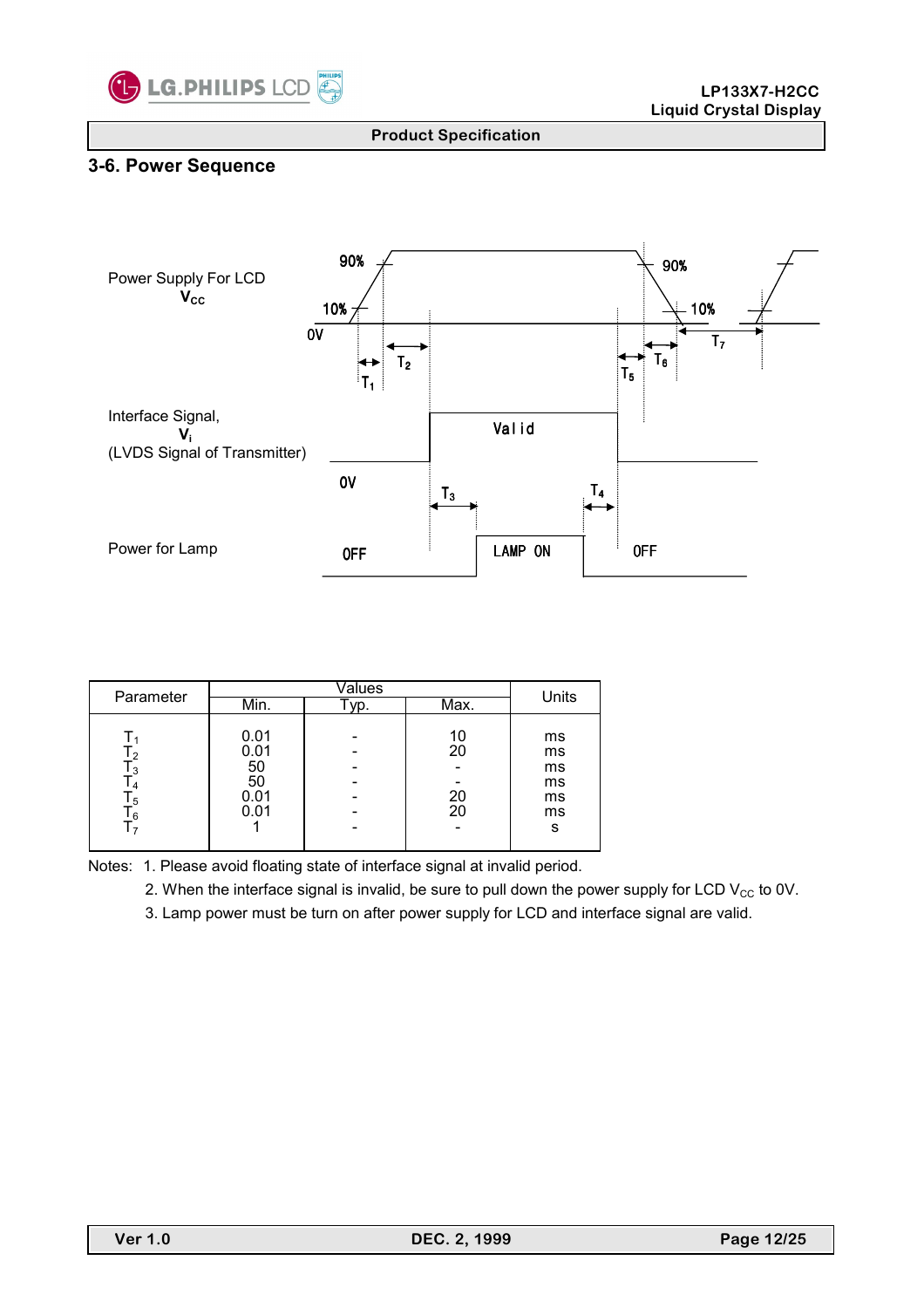

# **3-7. Vcc Dip Condition**

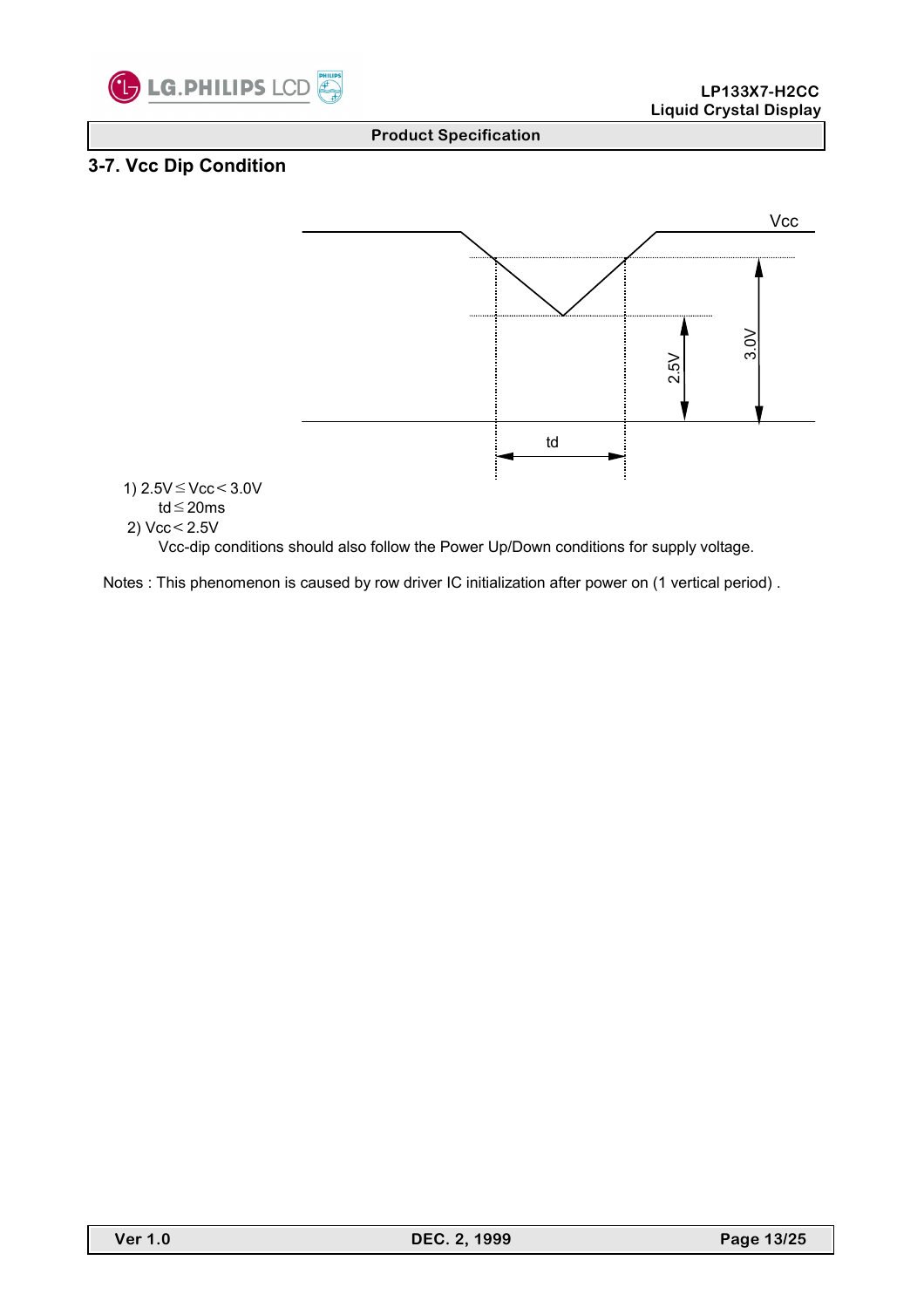

# **4. Optical Specifications**

Optical characteristics are determined after the unit has been 'ON' and stable for approximately 30 minutes in a dark environment at 25℃. The values specified are at an approximate distance 50cm from the LCD surface at a viewing angle of  $\Phi$  and  $\theta$  equal to 0°.

Appendix A -1 presents additional information concerning the measurement equipment and method..

|                                                                                                                                                                                    |                                                                     |                                                                      | Values                                                               |                                                                      |                 |                |
|------------------------------------------------------------------------------------------------------------------------------------------------------------------------------------|---------------------------------------------------------------------|----------------------------------------------------------------------|----------------------------------------------------------------------|----------------------------------------------------------------------|-----------------|----------------|
| Parameter                                                                                                                                                                          | Symbol                                                              | Min.                                                                 | Typ.                                                                 | Max.                                                                 | Units           | <b>Notes</b>   |
| <b>Contrast Ratio</b>                                                                                                                                                              | CR.                                                                 | 150                                                                  | 200                                                                  |                                                                      |                 | 1              |
| Surface Luminance, white                                                                                                                                                           | $L_{WH}$                                                            | 110                                                                  | 130                                                                  |                                                                      | $\text{cd/m}^2$ | $\overline{2}$ |
| <b>Luminance Variation</b>                                                                                                                                                         | δ white                                                             |                                                                      | 1.25                                                                 | 1.45                                                                 |                 | 3              |
| <b>Response Time</b><br><b>Rise Time</b><br>Decay Time                                                                                                                             | Tr<br>$\mathsf{Tr}_\mathsf{R}$<br>$Tr_D$                            |                                                                      | 30<br>$\overline{30}$                                                | 50<br>50                                                             | msec            | 4              |
| <b>CIE Color Coordinates</b><br>Red<br>Green<br>Blue<br>White                                                                                                                      | $X_{R}$<br>УR<br>$X_G$<br>УG<br>$x_B$<br>Ув<br>X <sub>W</sub><br>Уw | 0.549<br>0.320<br>0.287<br>0.521<br>0.125<br>0.120<br>0.280<br>0.327 | 0.579<br>0.350<br>0.317<br>0.551<br>0.155<br>0.150<br>0.310<br>0.357 | 0.609<br>0.380<br>0.347<br>0.581<br>0.185<br>0.180<br>0.340<br>0.387 |                 |                |
| <b>Viewing Angle</b><br>x axis, right ( $\Phi = 0^{\circ}$ )<br>x axis, left( $\phi$ =180 <sup>o</sup> )<br>y axis, $up(\Phi = 90^{\circ})$<br>y axis, down ( $\Phi = 270^\circ$ ) | Өж<br>kΘ<br>Өуи<br>$\Theta$ yd                                      | 40<br>40<br>10<br>30 <sup>°</sup>                                    |                                                                      |                                                                      | degree          | 5              |
| <b>Gray Scale</b>                                                                                                                                                                  |                                                                     |                                                                      |                                                                      |                                                                      |                 | 6              |

### **Table 8 OPTICAL CHARACTERISTICS** (Ta=25℃, Vcc=3.3V, f<sub>V</sub> =60Hz, Dclk=65MHz,  $I_{BL}$ =5.5mA)

Notes 1. Contrast Ratio (CR) is defined mathematically as :

Surface Luminance with all white pixels Contrast Ratio =

Surface Luminance with all black pixels

- 2. Surface luminance is the center points across the LCD surface 50cm from the surface with all pixels displaying white. For more information see Appendix A - 2.
- 3. The variation in surface Luminance,  $\delta$  WHITE is determined by measuring L<sub>ON</sub> at each test position 1 through 5, and then dividing the maximum  $L_{ON}$  of 5 points luminance by minimum  $L_{ON}$ of 5 points luminance. For more information see Appendix A - 2.

 $\delta$  WHITE = Maximum (L<sub>ON1</sub>, L<sub>ON2</sub>, ....L<sub>ON5</sub>) ÷ Minimum (L<sub>ON1</sub>, L<sub>ON2</sub>, ....L<sub>ON5</sub>)

- 4. Response time is the time required for the display to transition from white to black (Rise Time,  $Tr_R$ ) and from black to white (Decay Time,  $Tr_D$ ). For additional information see Appendix A - 3.
- 5. Viewing angle is the angle at which the contrast ratio is greater than 10. The angles are determined for the horizontal or x axis and the vertical or y axis with respect to the z axis which is normal to the LCD surface. For more information see Appendix A - 4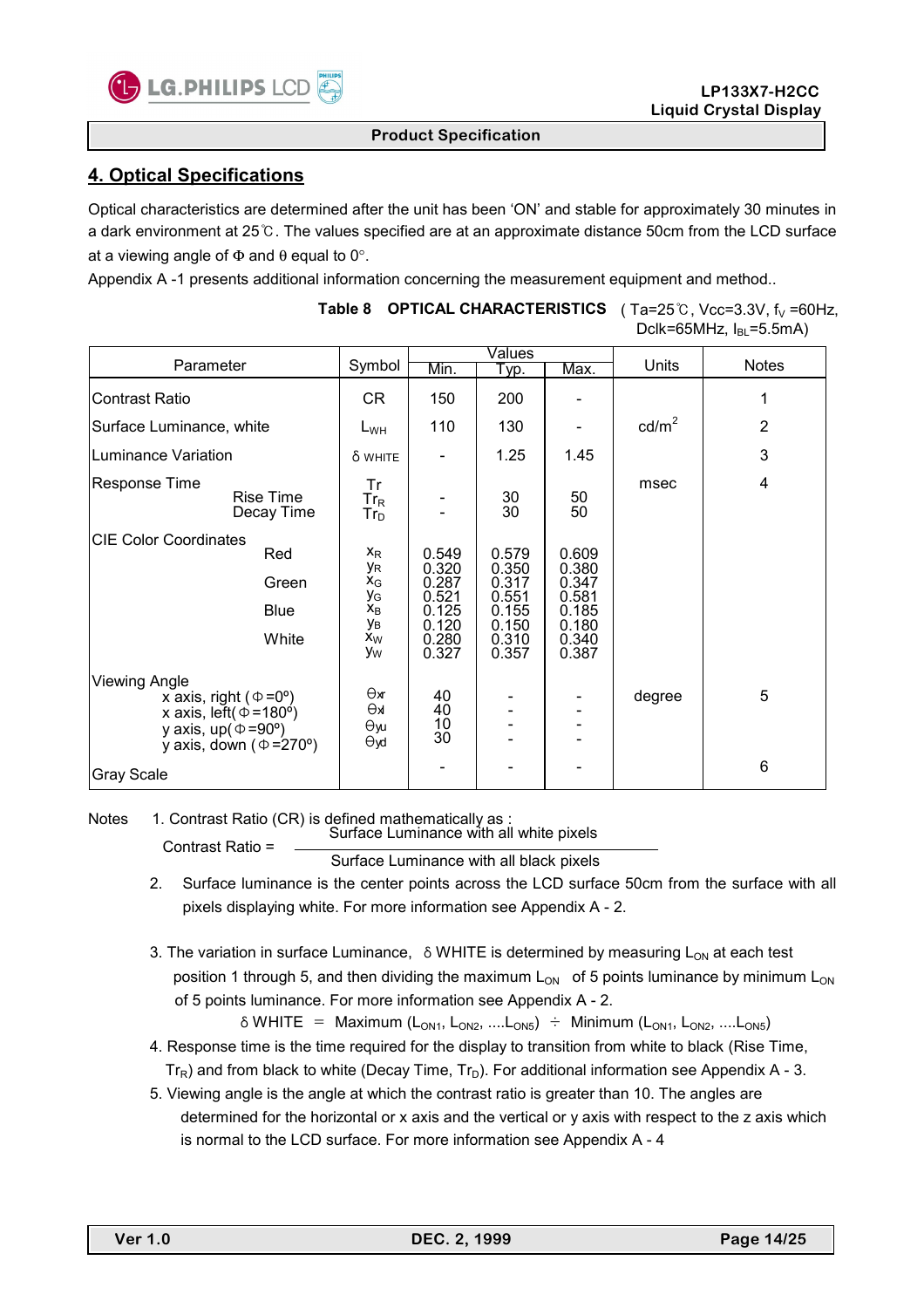

6. Gray scale specification.

| <b>Gray Level</b> | Luminance    |
|-------------------|--------------|
|                   | $(\%)$ (typ) |
| L <sub>0</sub>    | 0.4          |
| L7                | 1.5          |
| L15               | 3.7          |
| L <sub>23</sub>   | 8.7          |
| L31               | 19.6         |
| L39               | 37.5         |
| L47               | 61.4         |
| L <sub>55</sub>   | 86.8         |
| L63               | 100          |

# **5. Mechanical Characteristics**

The contents provide general mechanical characteristics for the model LP133X7-H2CC LCD. In addition, the figures in the next page are detailed mechanical drawings of the LCD.

| Outside dimensions:                  |            |                       |  |  |  |  |
|--------------------------------------|------------|-----------------------|--|--|--|--|
|                                      | Horizontal | $284 \pm 0.5$ mm      |  |  |  |  |
|                                      | Vertical   | $214.5 \pm 0.5$ mm    |  |  |  |  |
|                                      | Depth      | $5.6 \pm 0.3$ mm      |  |  |  |  |
| Bezel area:                          |            |                       |  |  |  |  |
|                                      | Horizontal | $274.2 \pm 0.5$ mm    |  |  |  |  |
|                                      | Vertical   | 206.6 $\pm$ 0.5 mm    |  |  |  |  |
| Active Display area:                 |            |                       |  |  |  |  |
|                                      | Horizontal | 270.34 mm             |  |  |  |  |
|                                      | Vertical   | 202.75 mm             |  |  |  |  |
| Weight (approximate):                |            | 480g (typ), 500g(max) |  |  |  |  |
| Surface Treatment : Hard coating 3H. |            |                       |  |  |  |  |

Anti-glare treatment of the front polarizer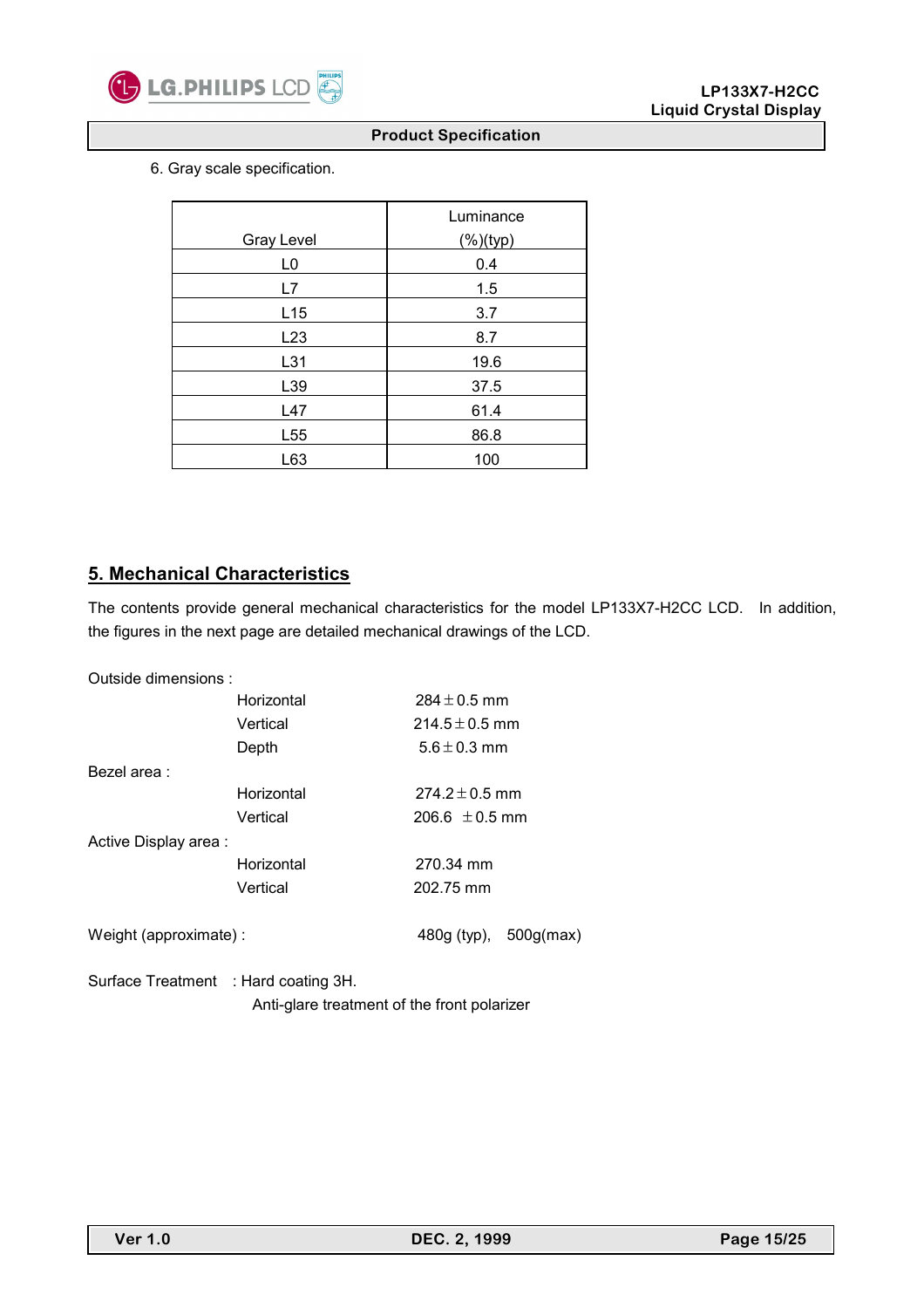

< FRONT VIEW >



Notes 1. Unspecified dimensional tolerance are  $\pm 0.5$ mm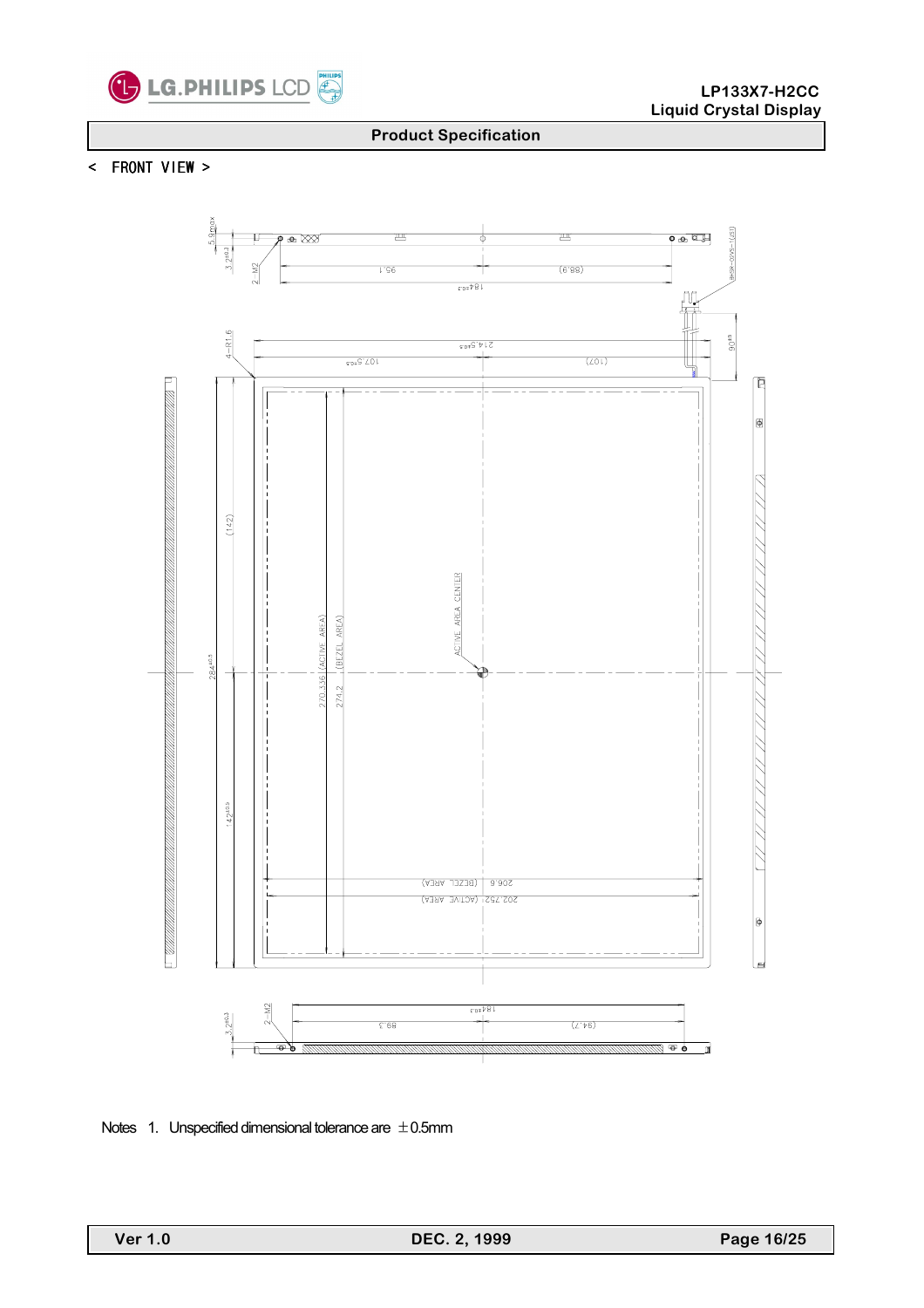

< REAR VIEW >

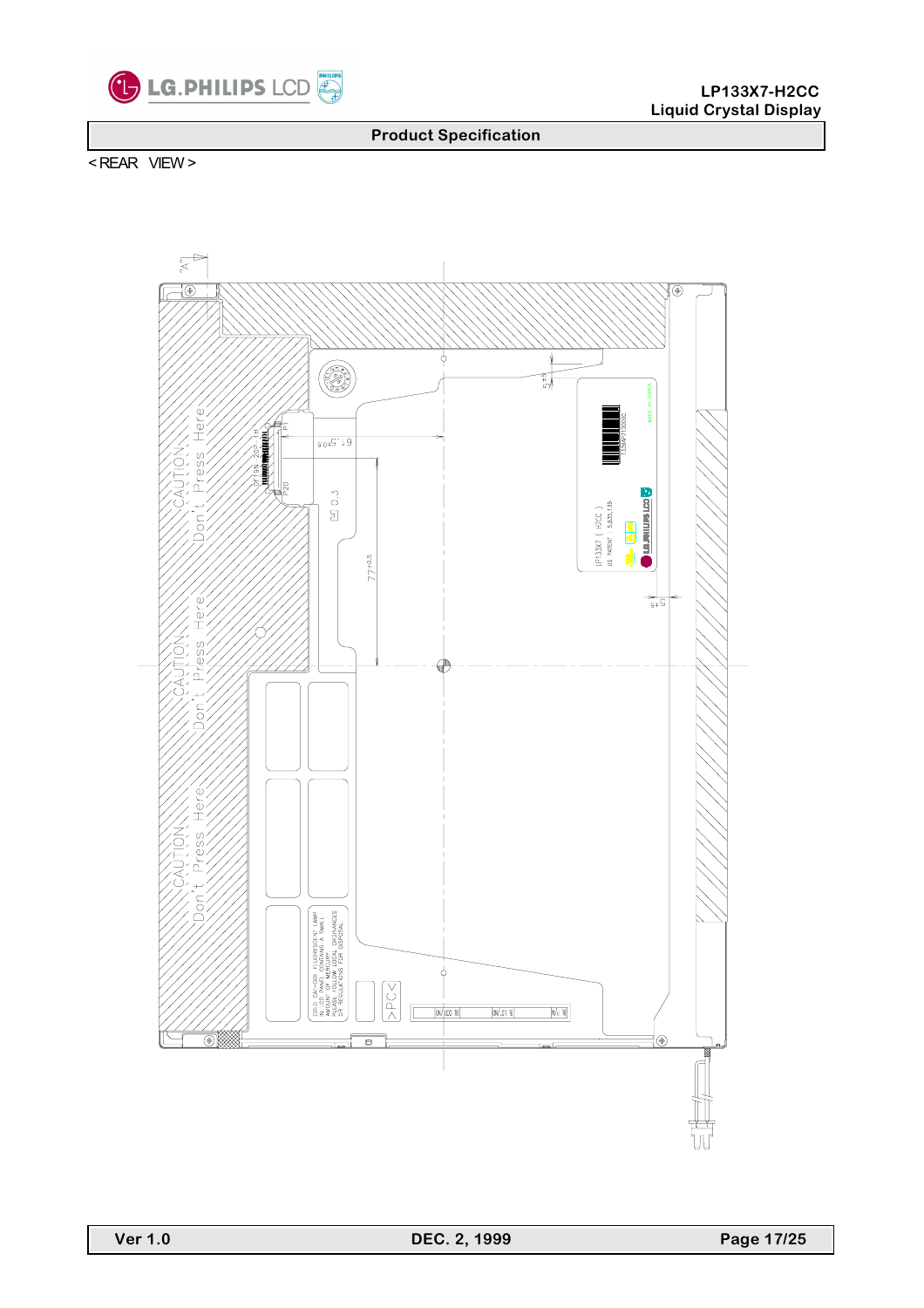

<Detail description of side mounting screw>



Notes

1. Screw Torque : 1.3-1.5kgf.cm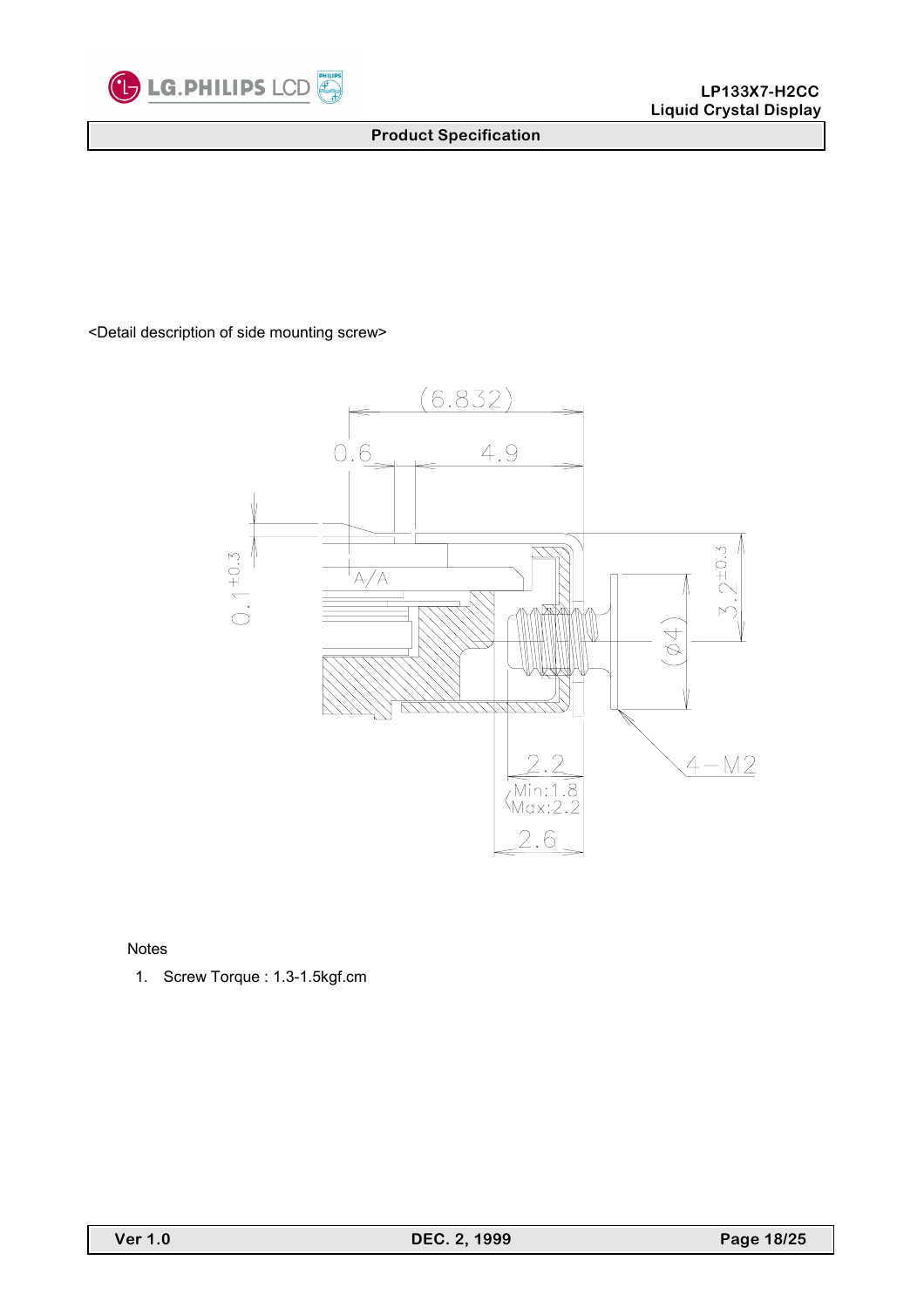

# **6. Reliability**

- Environment test condition

| No.            | Test Item                       | Conditions                                         |
|----------------|---------------------------------|----------------------------------------------------|
| $\vert$ 1      | High temperature storage test   | $Ta = 60^{\circ}C$ 240h                            |
| $\overline{2}$ | Low temperature storage test    | $Ta = -20^{\circ}C$ 240h                           |
| 3              | High temperature operation test | lTa = 50℃<br>50%RH<br>240h                         |
| $\overline{4}$ | Low temperature operation test  | $Ta = 0^{\circ}C$<br>240h                          |
| 5              | lVibration test                 | Sine wave, 10~500~10Hz, 1.5G, 0.37 oct/min,        |
|                | (non-operating)                 | 3 axis, 1 hour/axis                                |
| 6              | lShock test                     | Half sine wave, 180G, 2ms,                         |
|                | (non-operating)                 | one shock of each six faces (i.e. run 180G 2ms for |
|                |                                 | all six faces.)                                    |
| 17             | lAltitude                       |                                                    |
|                | operating                       | 0 - 10,000 feet (3048m)                            |
|                | storage/shipment                | 0 - 40,000 feet (12192m)                           |

### {Result Evaluation Criteria}

 There should be no change which might affect the practical display function when the display quality test is conducted under normal operating condition.

- ON/OFF Cycle
	- : The display module will be capable of being operated over 24,000 ON/OFF cycles (Lamp power & Vcc ON/OFF)
- Mean Time Between Failure
	- : The LCD Panel and interface board assembly (excluding the CCFTs) have a mean time between failures of 30,000 hours with a confidence level 90%.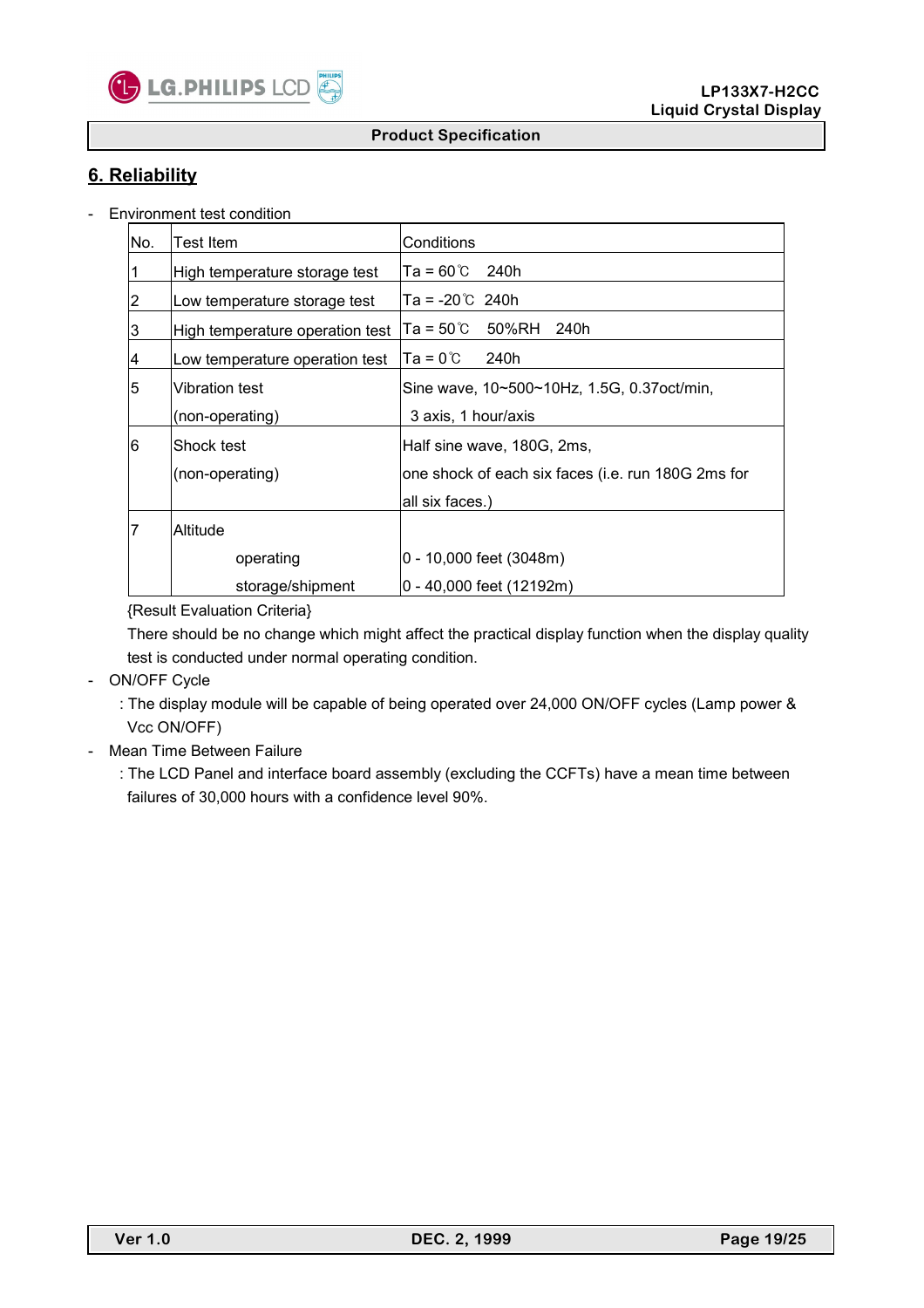

# **7. International Standards**

# **7-1. Safety**

- a) UL 1950 Third Edition, Underwriters Laboratories, Inc. Jan. 28, 1995. Standard for Safety of Information Technology Equipment Including Electrical Business Equipment.
- b) CAN/CSA C22.2 No. 950-95 Third Edition, Canadian Standards Association, Jan. 28, 1995. Standard for Safety of Information Technology Equipment Including Electrical Business Equipment.
- c) EN 60950 : 1992 + A1 : 1993 + A2 : 1993 + A3 : 1995 + A4 : 1997 + A11 : 1997 IEC 950 : 1991 + A1 : 1992 + A2 : 1993 + A3 : 1995 + A4 : 1996 European Committee for Electrotechnical Standardization (CENELEC) EUROPEAN STANDARD for Safety of Information Technology Equipment Including Electrical Business Equipment.

# **7-2. EMC**

- a) ANSI C63.4 "Methods of Measurement of Radio-Noise Emissions from Low-Voltage Electrical and Electronic Equipment in the Range of 9kHz to 40GHz." American National Standards Institute(ANSI),1992.
- b) C.I.S.P.R "Limits and Methods of Measurement of Radio Interference Characteristics of Information Technology Equipment." International Special Committee on Radio Interference
- c) EN 55022 "Limits and Methods of Measurement of Radio Interference Characteristics of Information Technology Equipment." European Committee for Electrotechnical Standardization (CENELEC),1988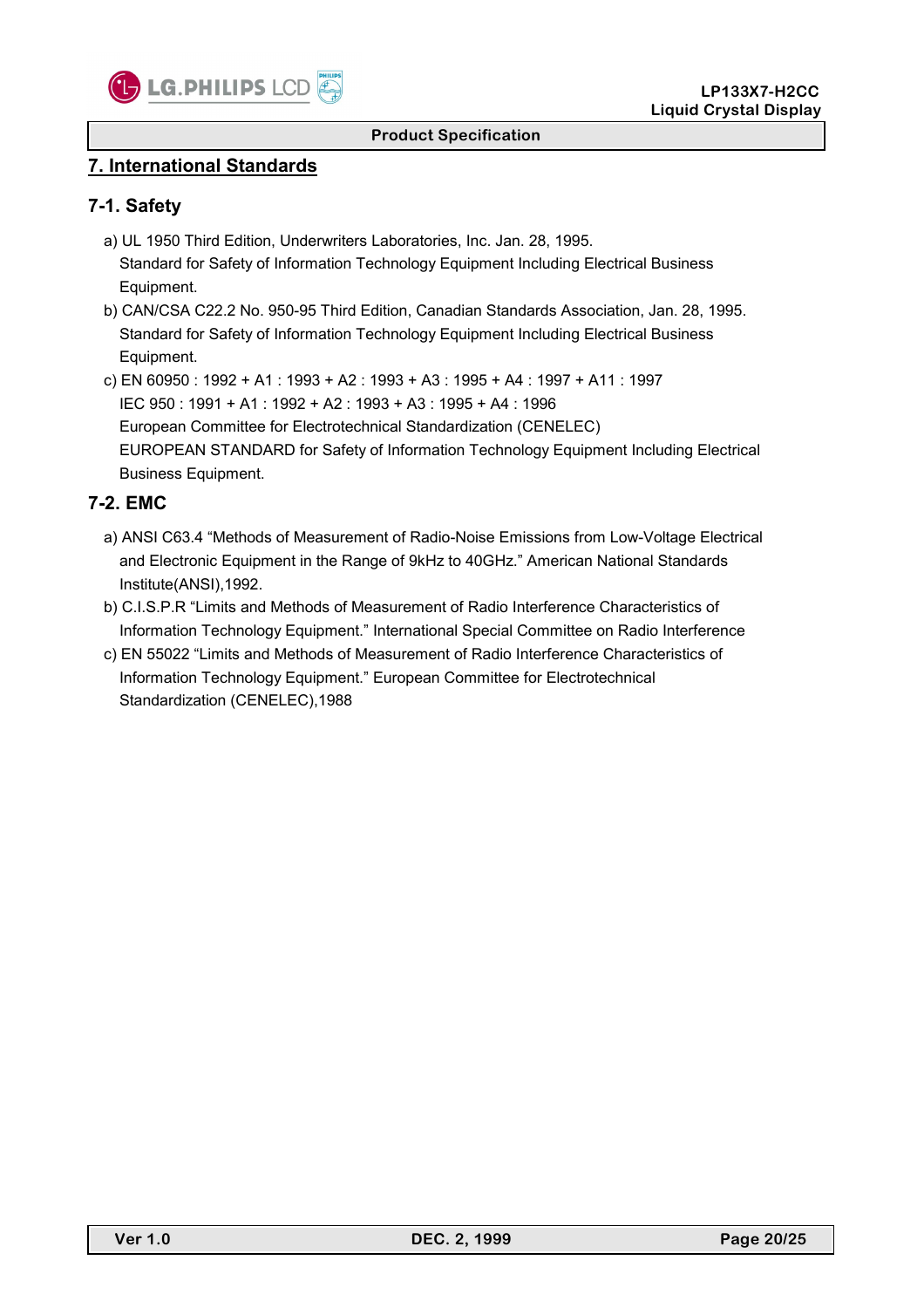

# **8. Packing**

## **8-1. Designation of Lot Mark**

a) Lot Mark



 A, B, C : INCH CODE D : YEAR E : MONTH F,G : PANEL FACTORY H : MODULE LINE I, J, K, L, M : SERIAL NO

Note 1. YEAR(D)

| <b>YEAR</b> | 95 | 96 | 97 | 98 | 99 | 00 | 02 | 03 | 04 | ∪5 |
|-------------|----|----|----|----|----|----|----|----|----|----|
| Mark        |    |    |    |    |    |    |    |    |    |    |

2. MONTH(E)

| <b>MONTH</b> | Jan. | Feb. | Mar. Apr. | . $\blacksquare$ May $\blacksquare$ Jun. $\blacksquare$ |  | Jul.   Aug.   Sep.   Oct. |  | Nov. | Dec. |
|--------------|------|------|-----------|---------------------------------------------------------|--|---------------------------|--|------|------|
| Mark         |      |      |           |                                                         |  |                           |  |      |      |

3. MODULE LINE(H)

| LINE | $\sqrt{2}$<br>- |  | -<br>∽<br>ັ | ∽ | - | ∽<br>ч | $\overline{\phantom{a}}$<br>10 |        | ៱<br>12 | $\sqrt{2}$<br>ں ا |
|------|-----------------|--|-------------|---|---|--------|--------------------------------|--------|---------|-------------------|
| Mark | ⌒<br>-          |  | -<br>∽<br>ີ | L | - | ◡      | $\Gamma$                       | Р<br>◡ |         |                   |

b) Location of Lot Mark

Serial NO. Is printed on the label. The label is attached to the backside of the LCD module. This is subject to change without prior notice.

### **8-2. Packing Form**

a) Package quantity in one box : 10 PCS

b) Box Size : 374mm X 329mm X 311mm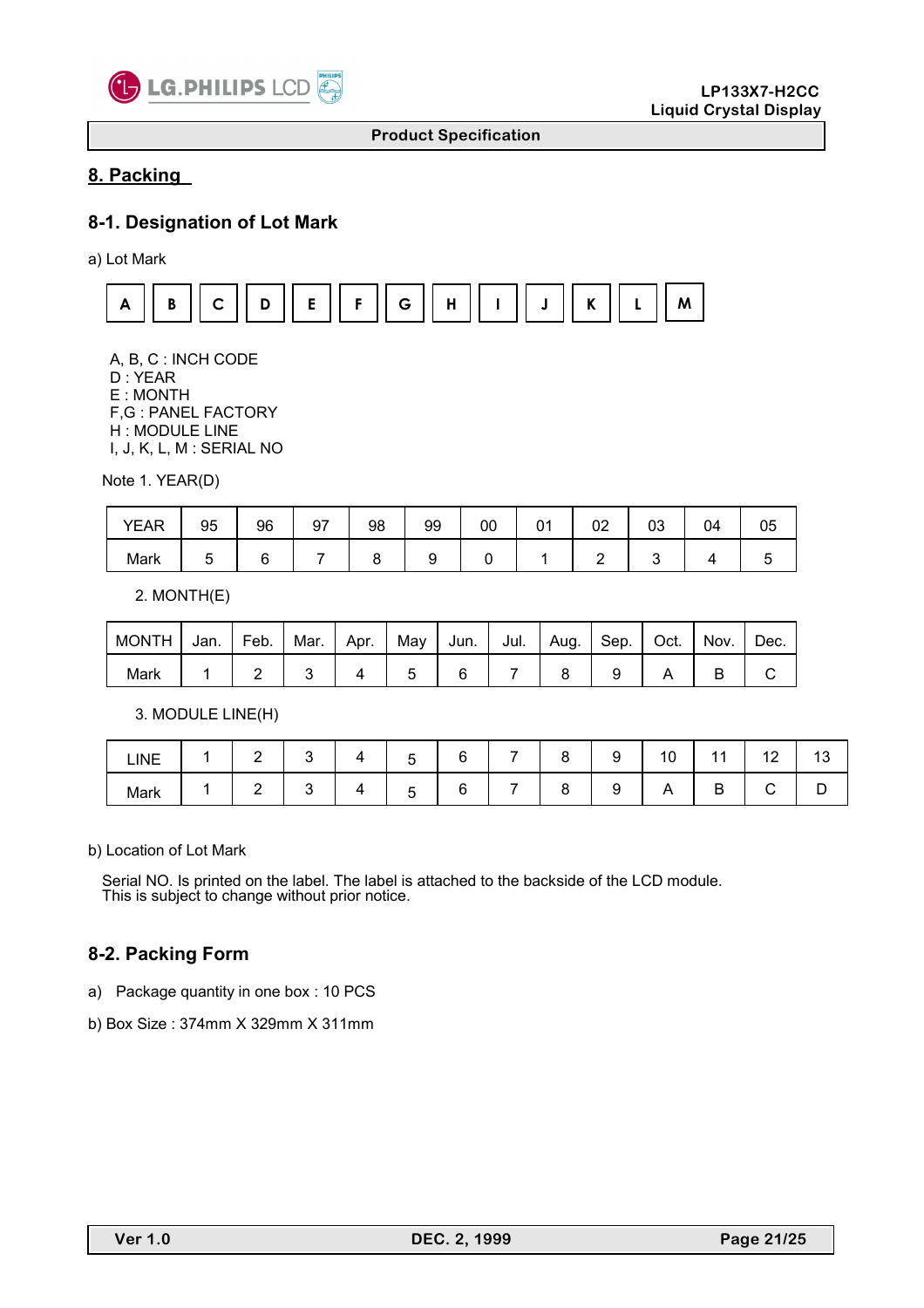

# **9.PRECAUTIONS**

Please pay attention to the followings when you use this TFT LCD module.

# **9.1 MOUNTING PRECAUTIONS**

- (1) You must mount a module using holes arranged in four corners or four sides.
- (2) You should consider the mounting structure so that uneven force (ex. twisted stress) is not applied to the module.

 And the case on which a module is mounted should have sufficient strength so that external force is not transmitted directly to the module.

- (3) Please attach a transparent protective plate to the surface in order to protect the polarizer. Transparent protective plate should have sufficient strength in order to resist external force.
- (4) You should adopt radiation structure to satisfy the temperature specification.
- (5) Acetic acid type and chlorine type materials for the cover case are not desirable because the former generates corrosive gas of attacking the polalizer at high temperature and the latter causes circuit break by electro-chemical reaction.
- (6) Do not touch, push or rub the exposed polarizers with glass, tweezers or anything harder than HB pencil lead. And Please do not rub with dust clothes with chemical treatment. Do not touch the surface of polarizer for bare hand or greasy cloth. (Some cosmetics are detrimental to the polarizer.)
- (7) When the surface becomes dusty, please wipe gently with absorbent cotton or other soft materials like chamois soaked with petrolium benzene. Normal-hexane is recommended for cleaning the adhesives used to attach front / rear polarizers. Do not use acetone, toluen and alcohol because they cause chemical damage to the polarizer.
- (8) Wipe off saliva or water drops as soon as possible. Their long time contact with polarizer causes deformations and color fading.
- (9) Do not open the case because inside circuits do not have sufficient strength.

# **9.2 OPERATING PRECAUTIONS**

- (1) The spike noise causes the mis-operation of circuits. It should be lower than following voltage :  $V = \pm 200$ mV (Over and under shoot voltage).
- (2) Response time depends on the temperature. (In lower temperature, it becomes longer.)
- (3) Brightness depends on the temperature. (In lower temperature, it becomes lower.) And in lower temperature, response time (required time that brightness is stable after turned on ) becomes longer.
- (4) Be careful for condensation at sudden temperature change. Condensation makes damage to polarizer or electrical contacted parts. And after fading condensation, smear or spot will occur.
- (5) When fixed patterns are displayed for a long time, remnant image is likely to occur.
- (6) A module has high frequency circuit. If you need to shield the electromagnetic noise, please do in yours. When a Back-light unit is operating, it sounds. If you need to shield the noise, please do in yours.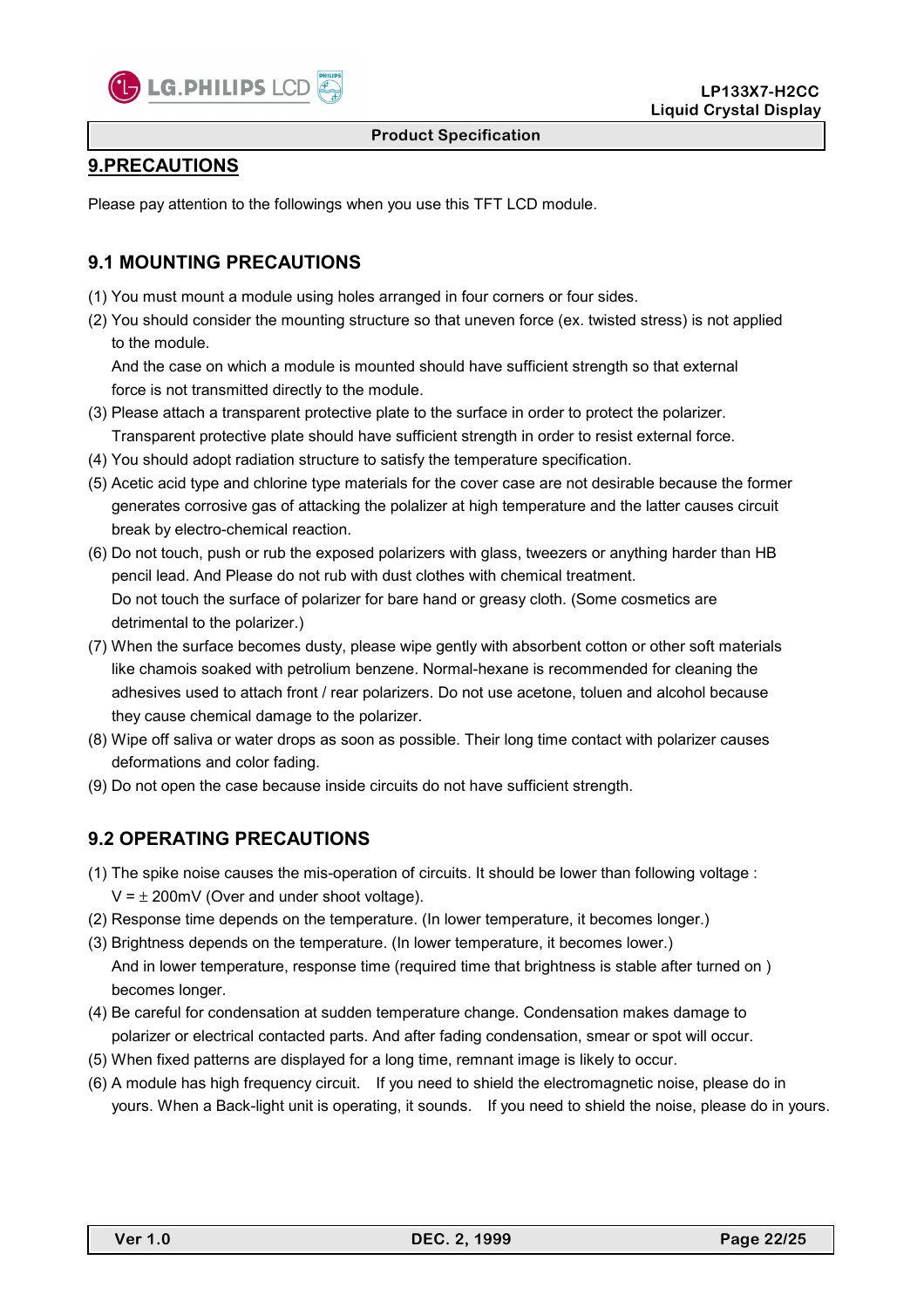

# **9.3 ELECTROSTATIC DISCHARGE CONTROL**

Since a module is composed of electronic circuits, it is not strong to electrostatic discharge. Make certain that treatment persons are connected to ground through wrist band etc . And don't touch interface pin directly.

# **9.4 PRECAUTIONS FOR STRONG LIGHT EXPOSURE**

Strong light exposure causes degradation of polarizer and color filter.

# **9.5 STORAGE**

When storing modules as spares for a long time, the following precautions are necessary.

- (1) Store them in a dark place. Do not expose the module to sunlight or fluorescent light. Keep the temperature between 5℃ and 35℃ at normal humidity.
- (2) The polarizer surface should not come in contact with any other object. It is recommended that they be stored in the container in which they were shipped.

# **9.6 HANDLING PRECAUTIONS FOR PROTECTION FILM**

- (1) When the protection film is peeled off, static electricity is generated between the film and polarizer. This should be peeled off slowly and carefully by people who are electrically grounded and with well ion- blown equipment or in such a condition, etc..
- (2) The protection film is attached to the polarizer with a small amount of glue. If some stress is applied to rub the protection film against the polarizer during the time you peel off the film, the glue is apt to remain on the polarizer.

Please carefully peel off the protection film without rubbing it against the polarizer.

- (3) When the module with protection film attached is stored for a long time, sometimes there remains a very small amount of glue still on the polarizer after the protection film is peeled off.
- (4) You can remove the glue easily. When the glue remains on the polarizer surface or its vestige is recognized, please wipe them off with absorbent cotton waste or other soft material like chamois soaked with normal-hexane.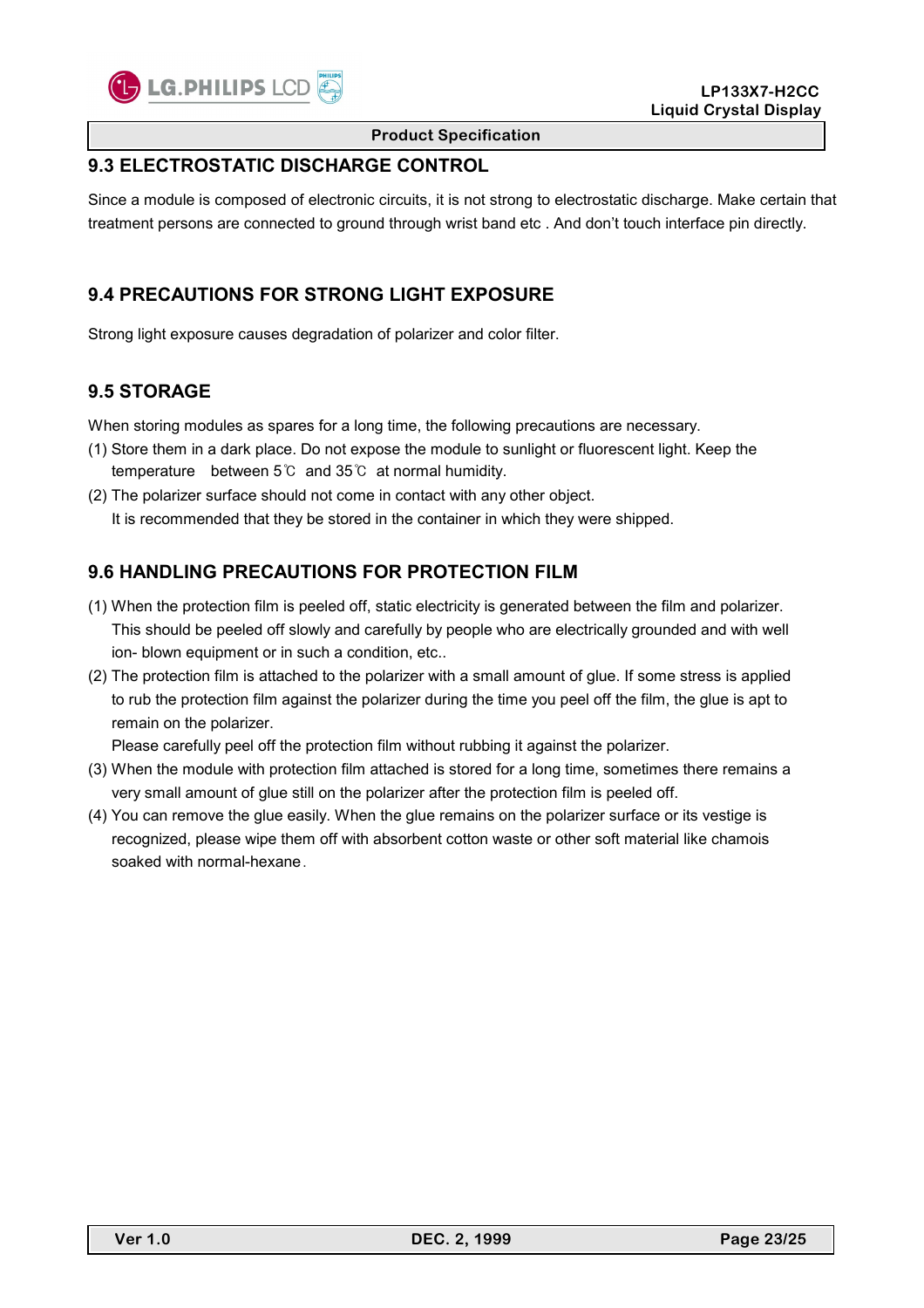

# **A-1 Optical Characteristic Measurement Equipment and Method**



# **A-2 Luminance**

<measuring points for luminance variation <measuring point for surface luminance >



### **A-3 Response Time**

 The response time is defined as the following figure and shall be measured by switching the input signal for "black" and "white".